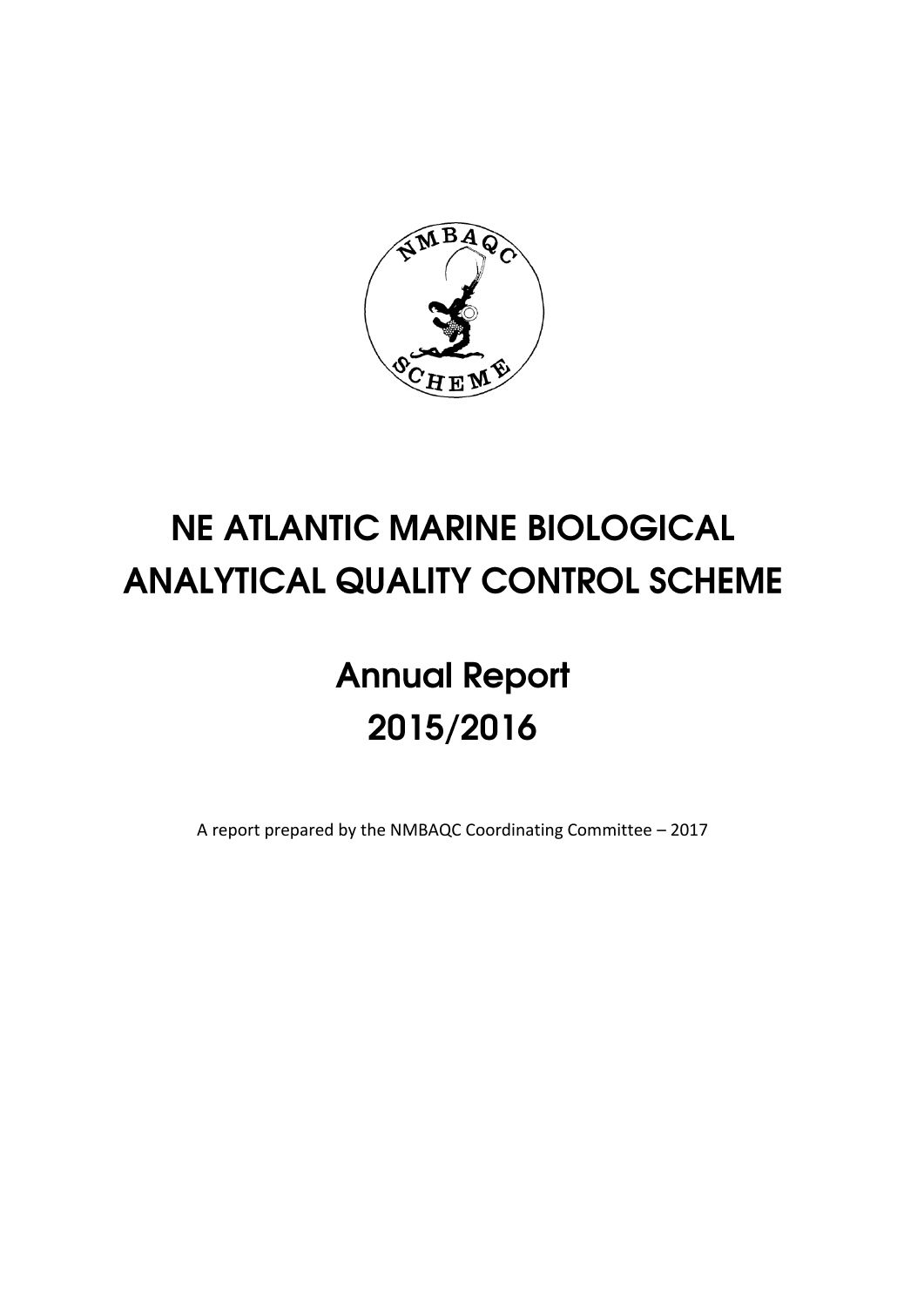**Table of Contents** 

| 1             |     |  |  |  |  |
|---------------|-----|--|--|--|--|
| $\mathcal{P}$ |     |  |  |  |  |
|               | 2.1 |  |  |  |  |
|               | 2.2 |  |  |  |  |
|               | 2.3 |  |  |  |  |
|               | 2.4 |  |  |  |  |
| 3             |     |  |  |  |  |
|               | 3.1 |  |  |  |  |
|               | 3.2 |  |  |  |  |
|               | 3.3 |  |  |  |  |
|               | 3.4 |  |  |  |  |
| 4             |     |  |  |  |  |
|               | 4.1 |  |  |  |  |
|               | 4.2 |  |  |  |  |
|               | 4.3 |  |  |  |  |
|               | 4.4 |  |  |  |  |
| 5             |     |  |  |  |  |
|               | 5.1 |  |  |  |  |
|               | 5.2 |  |  |  |  |
|               | 5.3 |  |  |  |  |
| 6             |     |  |  |  |  |
|               | 6.1 |  |  |  |  |
|               | 6.2 |  |  |  |  |
|               | 6.3 |  |  |  |  |
|               | 6.4 |  |  |  |  |
| 7             |     |  |  |  |  |
|               | 7.1 |  |  |  |  |
|               | 7.2 |  |  |  |  |
|               | 7.3 |  |  |  |  |
| 8             |     |  |  |  |  |
|               | 8.1 |  |  |  |  |
|               | 8.2 |  |  |  |  |
|               | 8.3 |  |  |  |  |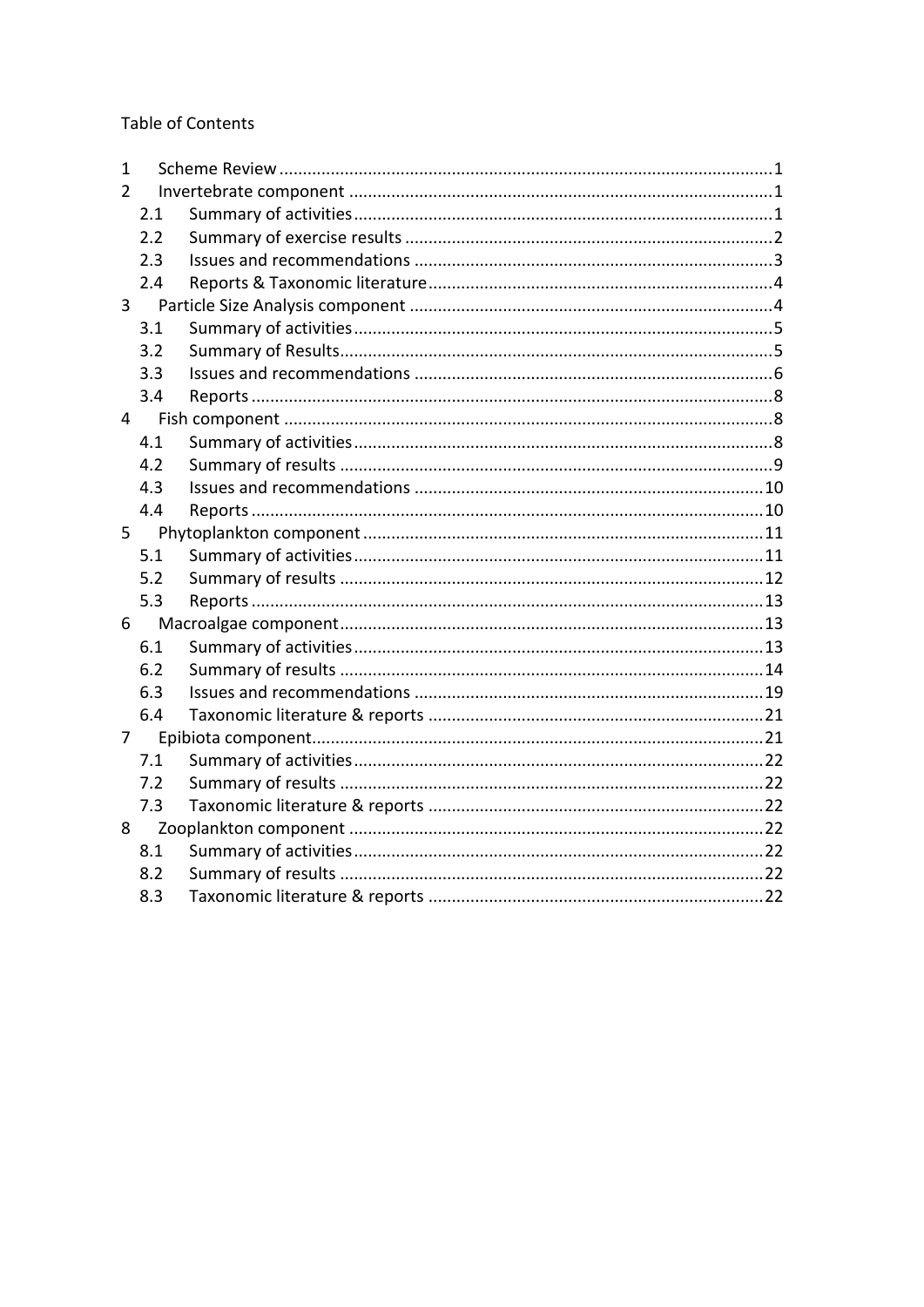This Annual Report provides synopsis of the scheme year's activities over 2015/2016, the 22<sup>nd</sup> year of the NMBAQC scheme. Detailed information about each of the scheme components is now available as separate reports or bulletins on the scheme's website. The relevant documents are all cited here and the reader is directed via hyperlinks to the NMBAQC website as appropriate. In January 2016 a name change for the N in NMBAQC from National to NE Atlantic was agreed by the Marine Assessment and Reporting Group (MARG) and Healthy and Biologically Diverse Seas Evidence Group (HBDSEG) to reflect the wider scope for NMBAQC. Participants from Europe have been active in the scheme for a number of years, and the change from UK "National" to "North East Atlantic" reflects this participation level.

The NMBAQC coordinating committee held 4 meetings during 2015-2016 on 5th August 2015,  $2<sup>nd</sup>$  November 2015, 25<sup>th</sup> January 2016 and  $18<sup>th</sup>$  April 2016. The minutes of the meetings are on the NMBAQC web site **[http://www.nmbaqcs.org/reports/.](http://www.nmbaqcs.org/reports/)**

Committee Membership for 2015/2016 is shown in Appendix 1.

## <span id="page-2-0"></span>**1 Scheme Review**

The scope of the NMBAQC scheme continued to develop in 2015/2016 to encompass the requirement to provide quality assurance for assessments under the Water Framework Directive (WFD), for which monitoring commenced in the UK in 2007. The scheme still maintains its role to provide Analytical Quality Control for Invertebrate and Particle Size data collected for UK CSEMP (Clean Seas Environment Monitoring Programme). Under the UK Marine Monitoring and Assessment Strategy (UKMMAS) the NMBAQC scheme coordinating committee reports to the Healthy and Biologically Diverse Seas Evidence Group (HBDSEG).

All components followed a similar format to the previous year and involved training and testing exercises for the Invertebrate, Particle Size, Fish, Phytoplankton and Macroalgae components. A tender for the macroalgae component was awarded to Wells Marine for one year only.

The 2015-2016 participation level in the NMBAQC was similar to the previous year (see Appendix 2).

Summaries of all the component activities are provided below:

## <span id="page-2-1"></span>**2 Invertebrate component**

Contract Manager: Myles O'Reilly, Scottish Environment Protection Agency. Component Administrator: David Hall, Apem Ltd.

## <span id="page-2-2"></span>*2.1 Summary of activities*

Scheme year 2015/2016 (year 22) followed the format of year 2014/15 (with the exception that the Macrobenthic Exercise was dropped through lack of participant interest). A series of components, modules and exercises involved the distribution of test materials to participating laboratories and the centralised examination of returned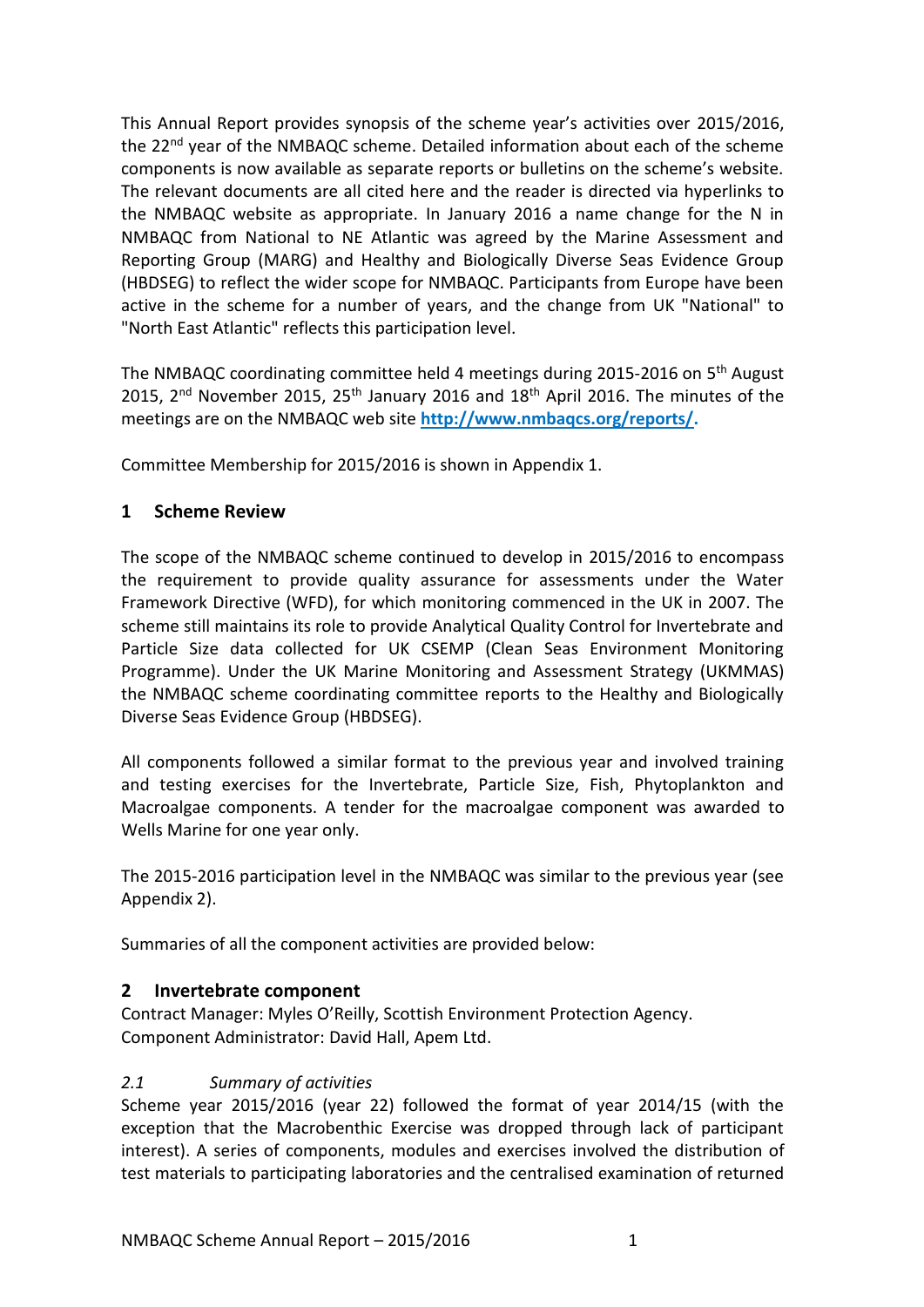data and samples. The labelling and distribution procedures employed previously have been maintained. Specific details can be found in previous Scheme annual reports. Forty-one laboratories participated in the benthic invertebrate component of the NMBAQC Scheme in 2015/2016 (year 22). Sixteen participants were Competent Monitoring Authorities (CMAs) and twenty-five were private consultancies. One of the participants was a consortium of sole traders. Twelve of the CMA participants were responsible for the Clean Seas Environment Monitoring Programme (CSEMP) or Water Framework Directive (WFD) sample analysis.

This component consisted of three modules (each with one or more exercises):

- Own Sample module (OS) re-analysis by APEM Ltd. of three own samples supplied by each of the participating laboratories;
- Invertebrate Ring Test module (RT) identification of two sets of twenty-five invertebrate specimens; and
- LR, Laboratory Reference module (LR) re-identification by APEM Ltd. of a set of twenty-five specimens supplied by each of the participating laboratories.

The analytical procedures of the various modules were the same as for 2014/15 (year 21) of the Scheme.

## <span id="page-3-0"></span>*2.2 Summary of exercise results*

Two Ring Tests (RT) of 25 specimens were distributed (RT49 and RT50). Both sets contained 25 invertebrate specimens, the second (RT50) was targeted at amphipods and similar taxa. For RT49 each participating laboratory (a total of 21 participants) recorded on average 3.5 generic differences and 5.7 specific differences. Seven taxa (two annelids, two sipunculans and three molluscs) were responsible for almost two thirds (61%) of the specific differences. For RT50 each participating laboratory (a total of 22 participants) recorded on average 2.2 generic differences and 5.5 specific differences. Six taxa (five gammaridean amphipods and one caprellid) were responsible for almost half (49.6%) of the specific differences.

Laboratory Reference (LR): Nine laboratories signed up for the LR20 module and seven laboratories submitted their specimens for confirmation. Two of the laboratories submitted less than the allowed 25 specimens. Most misidentifications were found to be for Annelida, Crustacea and Mollusca belonging to genera which are either speciose, or for which the taxonomy has yet to be finalized. The majority of taxonomic errors could be attributed to the submitted polychaetes (50%) and crustacea (27%).

The revised protocols of Scheme Year 10 for 'blind' Own Sample (OS) audits were continued in this Scheme year. Laboratories were asked to submit full completed data matrices from their previous year's CSEMP/WFD, or similar alternative sampling programmes. The OS 'Pass/Fail' flagging system, introduced in Scheme year 8, was continued (see Description of the Scheme Standards for the Benthic Invertebrate Component). In OS59-61, extraction efficiency (of individuals) was better than 90% in 91% of the comparisons and better than 95% in 77% of all comparisons. 100% of countable taxa were extracted from the sample residues in 55% of samples. The Bray-Curtis similarity index ranged from 0% to 100% with an average figure of 93%. The Bray-Curtis similarity index was greater than 95% in 72% of comparisons; in 84% of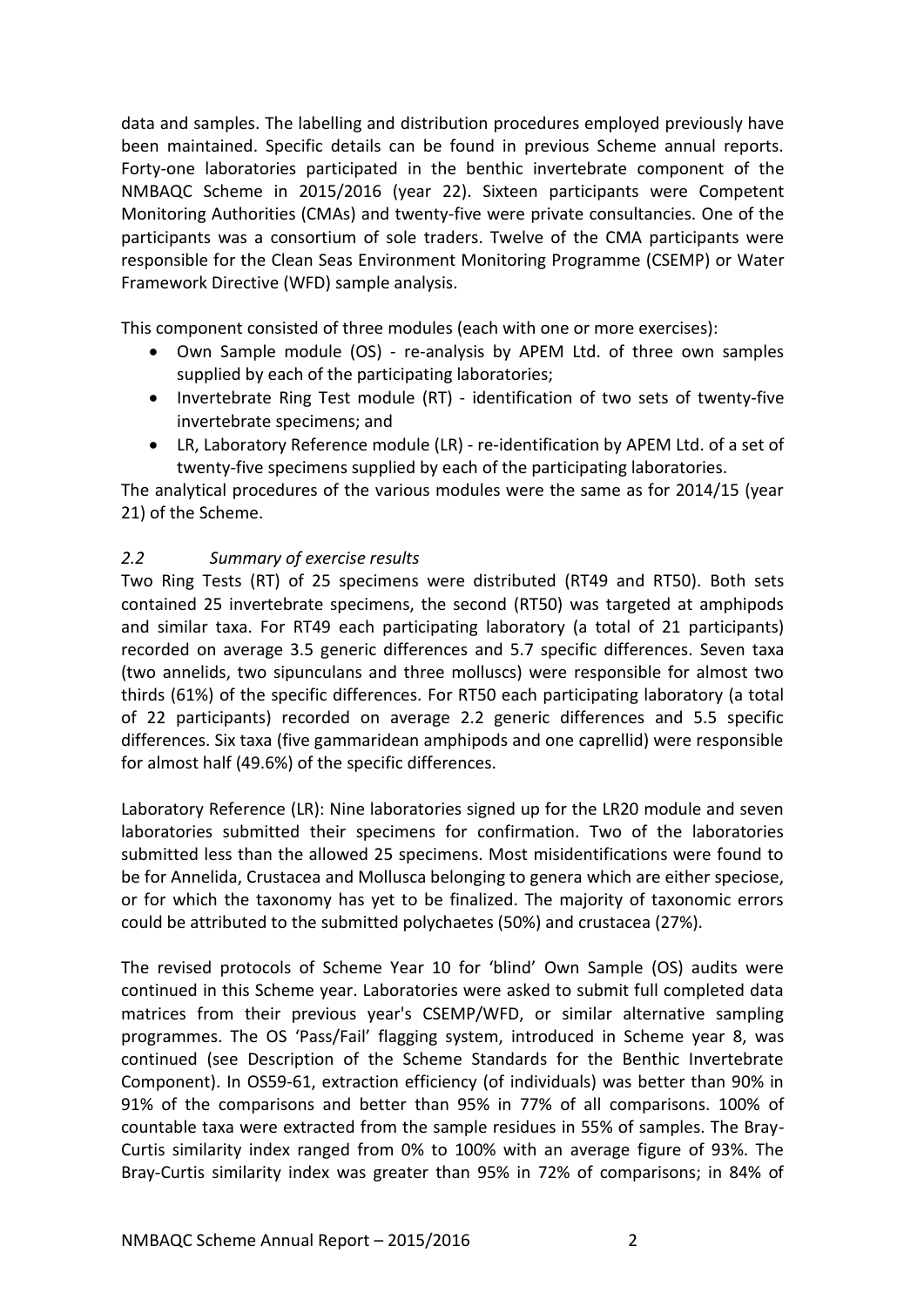cases the value of the index was greater than 90% and, therefore, achieved 'Pass' flags. Fifteen samples (16%) achieved 'Pass-Excellent' flags with Bray-Curtis similarity scores of 100%.

## <span id="page-4-0"></span>*2.3 Issues and recommendations*

The total numbers of samples for which the participating laboratories submitted data to APEM Ltd to choose audit Own Samples ranged from 6 and 8 (less than the requested minimum of 12) to 279. The average number of samples data for selection was 38. It is evident that some laboratories use the Scheme as a complete audit check of their entire year's work, whereas some laboratories chose certain projects for submission, and may even do so prior to analysis. The latter approach would undermine the purpose of auditing if the analyst(s) know beforehand which surveys or projects are going to be audited.

Since the beginning of the Own Sample Module, 1409 admissible samples have been received (OS01-61). Of these, 245 samples (21%) have fallen below the 90% Pass mark. Overall, these results are acceptable and show the efficacy of the OS module, although a dip in quality was been noticed in year 20 and 21 compared with the previous four years, there has been a marked improvement in 2015/2016. Some participating laboratories should be able to improve their results by reviewing their extraction methods and their use of taxonomic literature and identification keys.

It is imperative that failing CSEMP/WFD samples, audited through the Own Sample Module, are addressed. Remedial action should be conducted upon the associated CSEMP/WFD replicates to improve the flagged data.

Late submissions are still the major contributing factor for delaying the production of exercise bulletins / reports. There were continued problems associated with the measurement of biomass for individual species. Also, specimens were being provided in containers which are not airtight and, as a consequence specimens were dry and in some case identification was impossible. Participants are reminded that Own Samples should be submitted to the APEM Ltd. in 70% IDA, *not* in formaldehyde.

Participants submitting data for laboratory reference exercises should add a note on location of sample to aid identification, complete the 'literature used' section to enable additional information to be gathered regarding incorrect identification and attempt to identify the specimen/specimens to species and complete the 'confidence level' section of their datasheets.

There was a problem with mixtures of specimens being sent out under both RT exercises this year which led to a significant amount of extra time required in sorting out these issues and delayed the production the ring test bulletins. APEM appreciate the discussions that these errors created and believe they led to a greater understanding in the taxonomy of these groups (for example, specimen 21 in RT50, the talitrid) but also appreciate that all specimens sent out under the ring tests should be the same for all participants. Extra vigilance will be employed when preparing difficult specimens for future ring tests.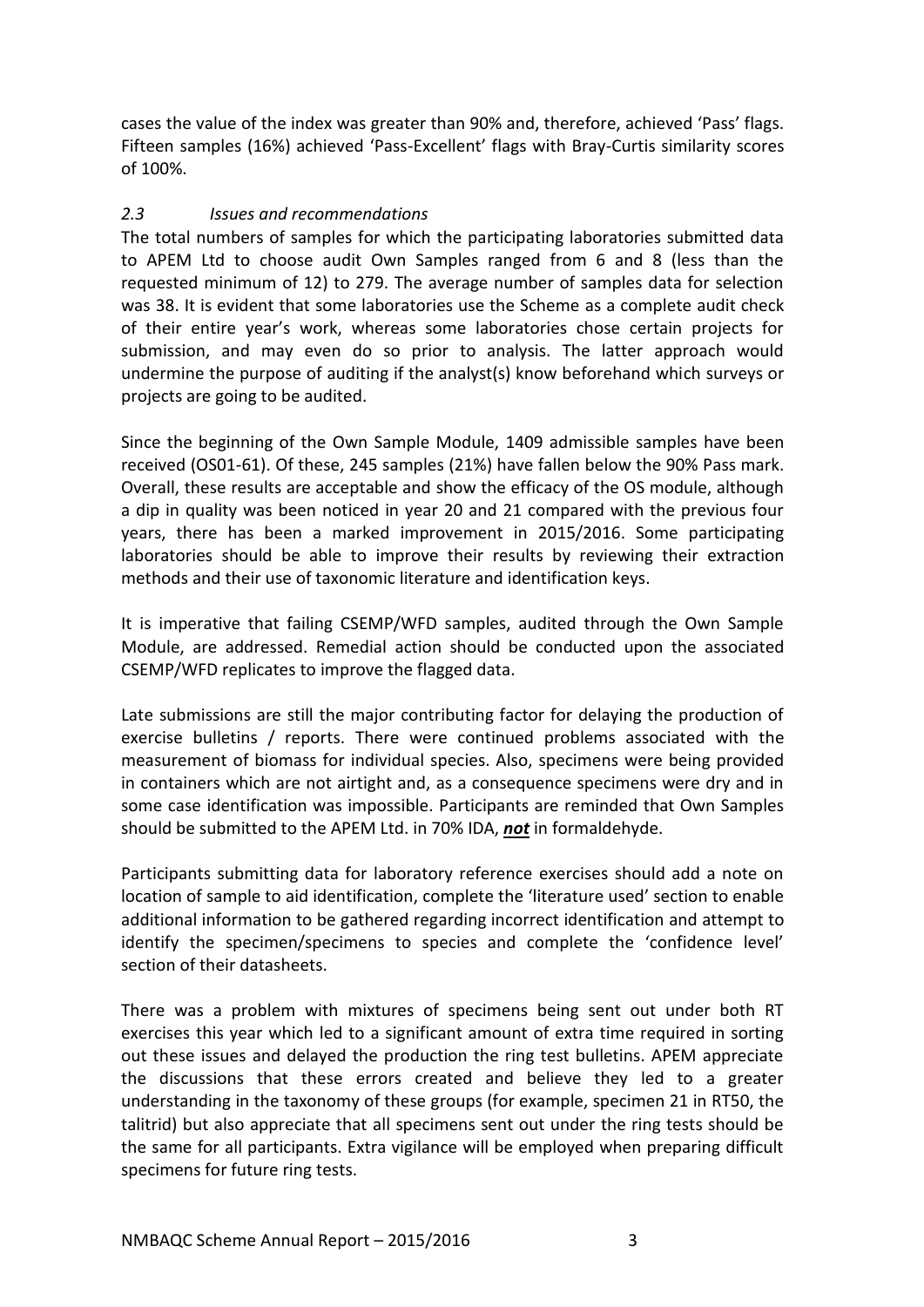The Own Sample Module has shown repeated taxonomic errors for some laboratories over several years. Participating laboratories are encouraged to redress or resolve disagreements for taxonomic errors reported in their Own Samples even if their samples achieve an overall 'Pass' flag.

There are still some problems of individuals and taxa missed at the sorting stage of Own Sample analysis. This is an area that is often the major contributing factor in samples with 'Fail' flags or low Bray-Curtis similarity indices. When taxa and individuals are missed during the extraction of fauna from the sediment, laboratories should determine why certain taxa have not been extracted. This could be due to the taxon not being recognised as countable, or due to problems with the effect of stains upon the specimens. There may also be a problem within certain taxonomic groups (e.g. crustaceans floating within sample or molluscs settled within the coarser sediment fractions). Additional training may be required and a review of existing extraction techniques and internal quality control measures may be beneficial. Remedial action should concentrate on the specific causes of the failure and should be targeted accordingly e.g. analyst or method related discrepancies. Additional guidance for Own Sample 'next steps' following audit results will be created to ensure that all participants and other stakeholders are aware of the route to quality assured data.

## <span id="page-5-0"></span>*2.4 Reports & Taxonomic literature*

#### **[Benthic Invertebrate Component Annual Report, 2015/2016 \(Year 22\)](http://www.nmbaqcs.org/scheme-components/invertebrates/reports/benthic-invertebrate-annual-report-2015-2016/)**

Milner, C., Hall, D.H., and O'Reilly, M., 2016. Benthic Invertebrate component - Report from the contractor. Scheme Operation 2015/2016 (Year 22). A report to the NMBAQC Scheme co-ordinating committee. 27pp, July 2016

#### **[Own Sample Module Summary](http://www.nmbaqcs.org/scheme-components/invertebrates/reports/os-59-60-61/) Report OS59, 60 & 61 – May 2016**

Milner, C., Hall, D. and O'Reilly, M. (Ed.) 2016. National Marine Biological Analytical Quality Control Scheme. Own Sample Module Summary Report OS59, 60 & 61. Report to the NMBAQC Scheme participants. 21pp, May 2016.

#### **RTB50 – [Mar 2016](http://www.nmbaqcs.org/scheme-components/invertebrates/reports/rtb50/)**

Milner, C., Worsfold, T., Hall, D., Ashelby, C. & Pears, S., 2016. National Marine Biological Analytical Quality Control Scheme. Ring Test Bulletin: RTB#50. Report to the NMBAQC Scheme participants. APEM Report NMBAQC RTB#50, 35pp, Mar, 2016.

#### **RTB 49- [Feb 2016](http://www.nmbaqcs.org/scheme-components/invertebrates/reports/rtb49/)**

Milner, C., Worsfold, T., Hall, D. & Pears, S., 2016. National Marine Biological Analytical Quality Control Scheme. Ring Test Bulletin: RTB#49. Report to the NMBAQC Scheme participants. APEM Report NMBAQC RTB#49, 32pp, Feb, 2016.

#### <span id="page-5-1"></span>**3 Particle Size Analysis component**

Contract Manager: Claire Mason, Cefas. Component Administrator: David Hall, Apem Ltd.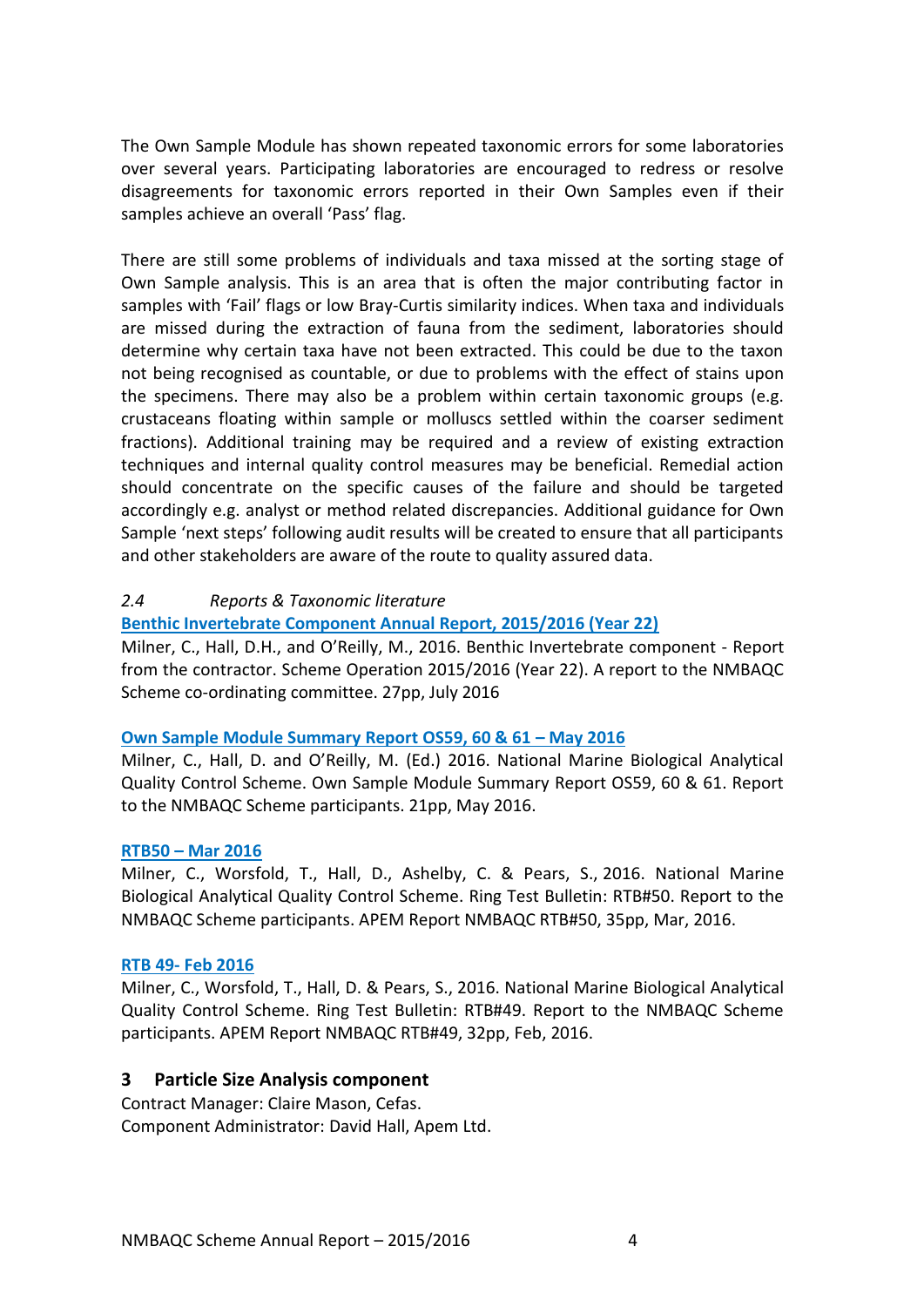## <span id="page-6-0"></span>*3.1 Summary of activities*

The Particle Size (PS) module and the new Particle Size Own Sample (PS-OS) module, introduced in the 2014/15 Scheme year, followed the same format as in 2014/15. There were changes to the reporting format: It was decided that for 2015/16 a simpler, clearer report was required. A revised report was created to compare primary and AQC sieve and laser data separately along with data merging accuracy and assess whether a representative sample was supplied for reprocessing. PS-OS exercises receive a "Good" or "Review" flag for each element; a "Review" flag is provided with additional comments highlighting errors and areas for improvement.

Sixteen laboratories signed up to participate in the 2015/16 PS Module exercises (PS56, PS57, PS58 and PS59); six were government laboratories and ten were private consultancies. Nine laboratories signed up to participate in the PS-OS Module exercises (PS-OS04, PS-OS05 and PS-OS06); seven were government laboratories and one was a private consultancy. One government laboratory had two Lab Codes to submit six PS-OS samples for AQC analysis.

## <span id="page-6-1"></span>*3.2 Summary of Results*

The particle size ring tests PS56, PS57, PS58 and PS59 appeared from an analysis of replicates to be good replicates with very little variance: the coefficient of variance for the D10, D50, D90 and Mean showed that the replicates had good reproducibility.

For PS56, results from participating laboratories showed a fair degree of variation in the distribution curves, this is not surprising given the nature of the sediment type and type of analysis required (laser diffraction). The mud from Barry Island contains aggregates, some containing coal and ash or slag as well as organics and shell fragments, clay, silt and a small amount of fine sand sized quartz; these need to be carefully dispersed before analysis. Procedures for dispersion are likely to differ between laboratories and can have a significant effect on results, as can the optical model used, and different algorithms in different instruments are also likely to interpret the diffraction patters differently.

The majority of results from participating laboratories were similar for PS57. Two participants received "FAIL – Bad" flags: both of these laboratories reported too much medium gravel, and one laborotory was the only one to report the sediment classified as coarse sand.

Results from participating laboratories were generally in accordance for PS58. Two participants did not use laser diffraction in accordance with the NMBAQC methodology, however one of these laboratories do not own a laser. These two laboratories, as well as 4 others, reported very little or no Silt/Clay fraction. Two laboratories reported too much Silt/Clay (10.4% and 23.4%, respectively); however, one of these re-submitted their results after the interim report after a mix up with PS59, their updated results reported a Silt/Clay fraction of 0.41%. Seven laboratoriesdid not provide re-proportioned laser data.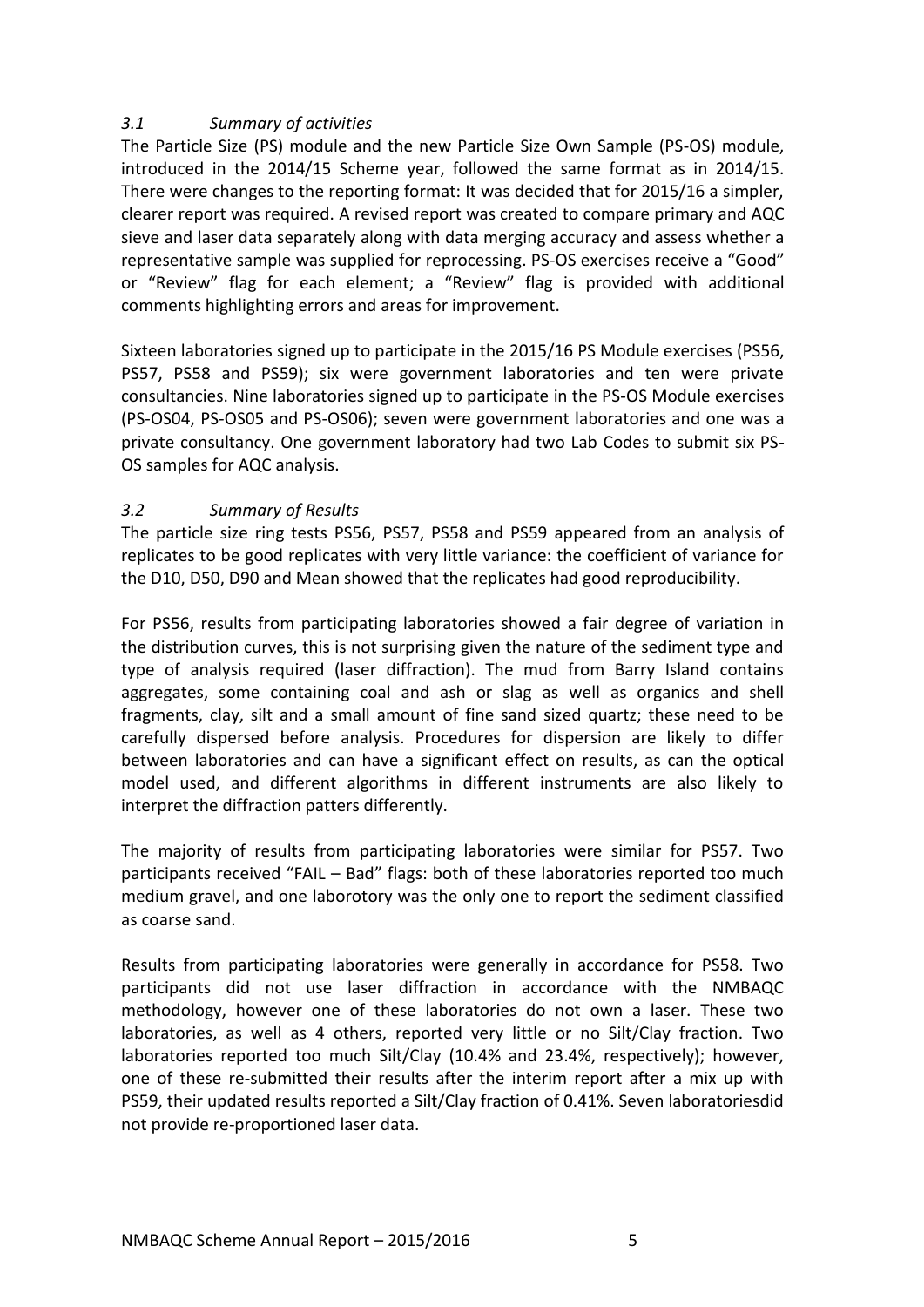Results from participating laboratories in PS59 showed a fair degree of variation in the distribution curves. Two laboratories received "Fail" flags based on the z-scores. One reported the highest amount of gravel and no silt/clay; both laboratories had exceedingly high D50 results. Although they received a "PASS –Excellent" flag, two laboratories reported unacceptably high silt/clay fractions (27.54% and 21.82%, respectively).

Participating laboratories were asked to provide a visual description of the PS56, PS57, PS58 and PS59 samples prior to analysis and instructed to describe the sediment using the Folk triangle post analysis, as well as to report the percentages of gravel, sand and silt/clay in each exercise. Data were provided by all but one participating laboratories for PS56 and by all laboratories for PS57, although one laboratory did not provide a post analysis sediment description. Two participating laboratories did not provide any summary data for PS58 and one did not provide the post analysis sediment description. Three participating laboratories did not provide any summary data for PS59 and one did not provide the post analysis sediment description. APEM Ltd checked participants' calculations using GRADISTAT based on the participants' final merged data. Of the data provided for PS56, the majority were correct apart from two laboratories, which provided data a few per cent out for sand and silt/clay. For PS57 the majority of laboratories were correct; one laboratory data only summed to 99.8% and one only summed to 99.9%. Another reported a small silt/clay fraction (0.06%) that was not recorded in the APEM verification. All data provided for PS58 and PS59 was correct except for two laboratories for PS59.

For the PS-OS module there was generally good agreement between the participants and the AQC results, particularly in terms of basic sediment textural classification. There were a few discrepancies in the sieve data but these are to be expected due to factors such as breakage of particles during repeat analysis and variations in sieving time and vibration amplitude. In the laser results the AQC laboratory detected a higher clay fraction due to the higher resolution and sensitivity of the Coulter 13320 instrument used, and this was taken into consideration when comparing data. The main issue in the PS-OS module related to data merging, with a few of the participants not re-proportioning laser data to 100%; this had a knock-on effect on the final merged data.

## <span id="page-7-0"></span>*3.3 Issues and recommendations*

As in the previous year, the PS-OS module raised issues over the interpretation of the methodology set out in the NMBAQC Best Practice Guidelines (Mason, 2015; now updated to **Mason, 2016**) in particular how the laser analysis is undertaken. These guidelines, originally written in 2011, were based on the widespread use at that time amongst participants of Malvern Instruments laser diffraction instruments that have 15 –25 second standard run times and generally are restricted to the analysis of material <1mm in size. It has been demonstrated by Kenneth Pye Associates Ltd that, for the vast majority of samples, there is little practical benefit in routinely carrying out analysis of three replicate sub –samples if instruments are calibrated properly and accuracy is checked in the normal way using standards and laboratory reference materials, and if samples are homogenised properly both before the sub-sample is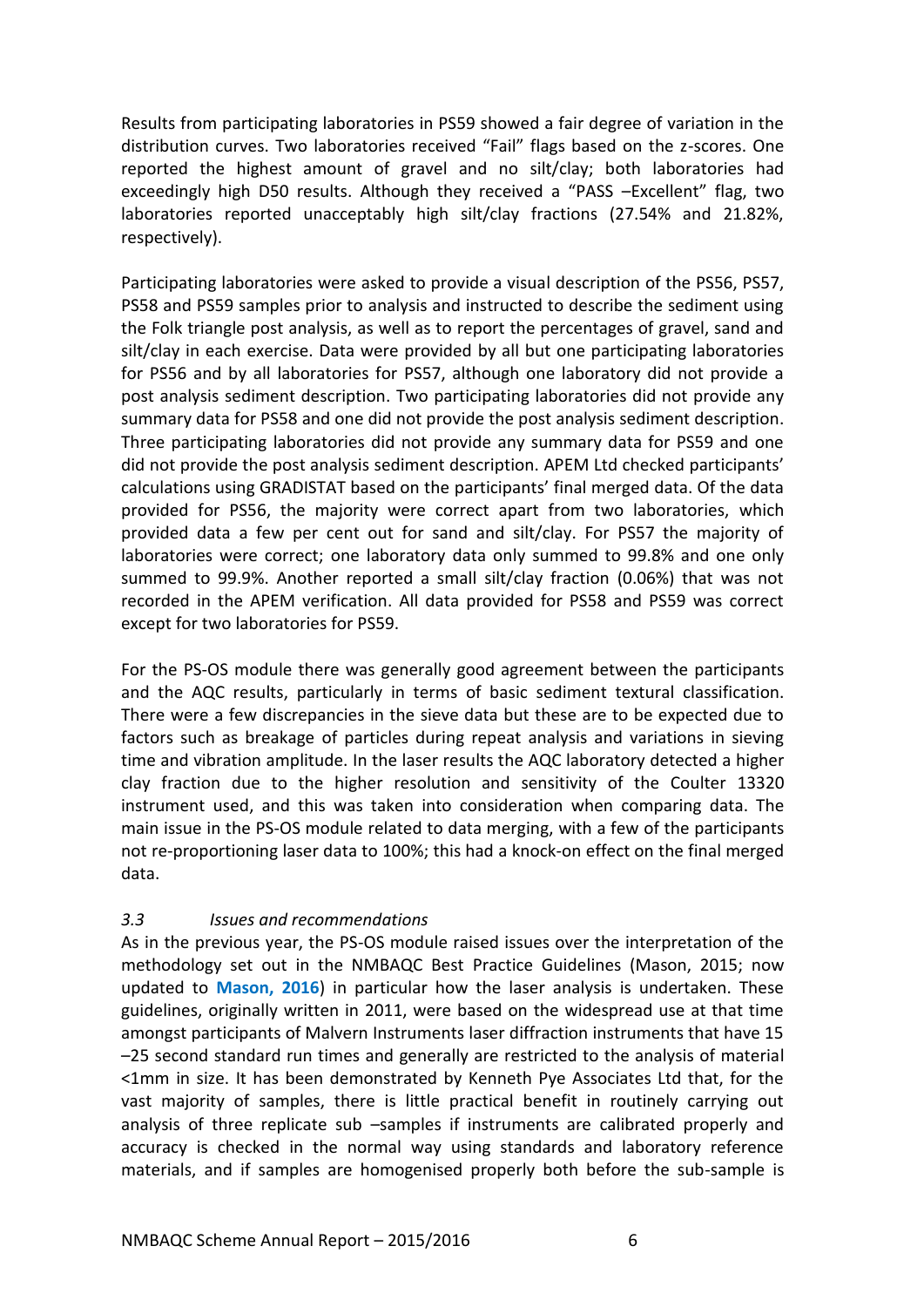taken from the bulk sample and when the representative sample is taken from the laser pot. In relatively rare instances where samples consist very largely of >1mm size material and it is impractical to obtain a representative test sub-sample for laser analysis from the bulk sample, more consistent laser results can be obtained by taking a test sample from the wet separated < 1mm fraction of the sediment, rather than from the bulk.

The guidance has now been updated to incorporate most of these findings, with some further follow up expected at future NMBAQC PSA workshops. The guidance can be viewed in **[Mason \(2016\).](http://www.nmbaqcs.org/media/1255/psa-guidance_update18012016.pdf)**

- Laboratories should ensure that their PS results are reported in the requested format.
- Participants should review their data prior to submission.
- Particle size (PS) exercises over the past twenty years have shown differences in the results obtained by different techniques (laser and sieve / pipette), in-house methods (e.g. pre-treatment) and also differences between equipment (e.g. Malvern Mastersizer 2000, Mastersizer X and Coulter LS230/ LS13320lasers). The PS data also indicate that the variance between laser and sieve results is further emphasised by certain sediment characteristics, notably particle shape and density (Blott and Pye, 2006, Sedimentology 53, 671-685; Blott *et al*., 2004, Forensic Geoscience - Principles, Techniques and Applications. Geological Society, London, Special Publications 232, 63-73.). The overall range of these variances needs to be determined if combining data sets derived from different methods.
- The current NMBAQC Scheme Pass/Fail criteria for the PS module are under review. For 2015/16 alternative flagging criteria using z-scores on descriptive statistics combined with robust statistics were used following a review of this method on data from 2014/15. However, this year's results have shown that even with robust statistics z-scores are not appropriate for creating "Pass" or "Fail" flags as variability in results can lead to participants receiving false "Pass" results. For 2016/17 (Scheme year 23) reports will follow a similar format to that of PS-OS reports with each section broken down for review, for example sieve processing, laser processing, data merging and summary statistics. Laboratories will then receive a "Good" or "Review" flag based on their results; "Review" flags will come with accompanying comments as to where mistakes have been made and how to correct them.
- The 2015/16 PS-OS module highlighted differences between the sensitivity of laser instruments and effects of dispersants. Comparison of laser data in the PS-OS results showed that the Beckman-Coulter LS13320 instrument used by the AQC lab, which includes a Polarization Intensity Differential Scattering (PIDS) which gives enhanced measurement capability in the size range 0.4 and 0.04 microns, indicates a higher clay content compared to other lasers models used by many of the NMBAQC scheme participants. It is therefore even more important that participants provide metadata regarding the laser model and optical model used, and about the dispersion methods, whether or not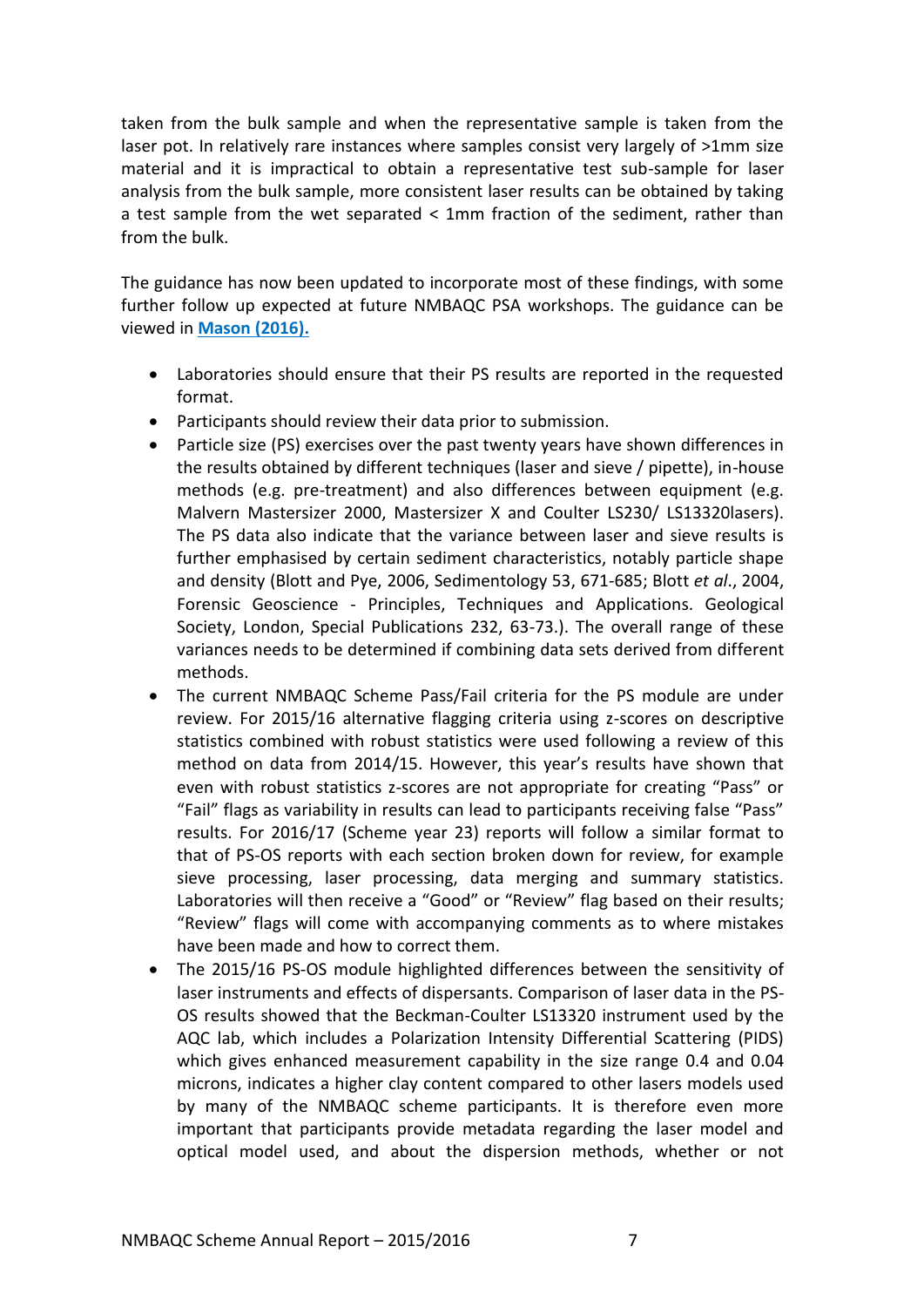ultrasonics were used before or after the run in addition to the possible use of chemical dispersant.

 The 2015/16 PS-OS module highlighted that participants do not always supply the samples in the requested format, i.e. dried > 1mm fraction, dried < 1mm fraction and a laser subsample taken from the bulk sample.

## <span id="page-9-0"></span>*3.4 Reports*

#### **[PSA Component Annual Report Year 22 \(2015/16\)](http://www.nmbaqcs.org/scheme-components/particle-size-analysis/reports/psa-annual-report-year-2015-2016/)**

Finbow, L, Pye, K. and Hall, D. Particle Size component - Report from the contractor. Scheme Operation - Year 2015/2016. A report to the NMBAQC Scheme co-ordinating committee. 25pp, April 2016.

#### **PS59 [January 2016](http://www.nmbaqcs.org/scheme-components/particle-size-analysis/reports/ps59/)**

Finbow, L. & Hall, D., 2016. National Marine Biological Analytical Quality Control Scheme. Particle Size Results: PS59. Report to the NMBAQC Scheme participants. Apem Report NMBAQCps59, 38pp, January 2016

#### **[PS58 January 2016](http://www.nmbaqcs.org/scheme-components/particle-size-analysis/reports/ps58/)**

Finbow, L. & Hall, D., 2016. National Marine Biological Analytical Quality Control Scheme. Particle Size Results: PS58. Report to the NMBAQC Scheme participants. Apem Report NMBAQCps58, 38pp, January 2016

#### **[PS57 August 2015](http://www.nmbaqcs.org/scheme-components/particle-size-analysis/reports/ps57/)**

Finbow, L. & Hall, D., 2015. National Marine Biological Analytical Quality Control Scheme. Particle Size Results: PS57. Report to the NMBAQC Scheme participants. Apem Report NMBAQCps57, 41pp, August 2015

#### **[PS56 August 2015](http://www.nmbaqcs.org/scheme-components/particle-size-analysis/reports/ps56/)**

Finbow, L. & Hall, D., 2015. National Marine Biological Analytical Quality Control Scheme. Particle Size Results: PS56. Report to the NMBAQC Scheme participants. Apem Report NMBAQCps56, 47pp, August 2015

## <span id="page-9-1"></span>**4 Fish component**

Contract Manager: Jim Ellis, Cefas.

Component Administrator: Sarah Hussey, Thomson Unicomarine.

## <span id="page-9-2"></span>*4.1 Summary of activities*

The component followed the format of the previous year. A series of exercises involved the distribution of test materials to participating laboratories and the centralised examination of returned data and samples. Thirty one laboratories / fish teams participated in the Fish component of the Year 2015 / 2016 NMBAQC Scheme. Twenty five participants were government laboratories / fish teams, five were private consultancies and one was a research institute from Italy. Although some fish are sampled under the Clean Seas Environment Monitoring Programme (CSEMP) the number of target species is relatively few. However the requirement to monitor fish assemblages in transitional waters for the Water Framework Directive (WFD) provides the major impetus for the fish component exercises.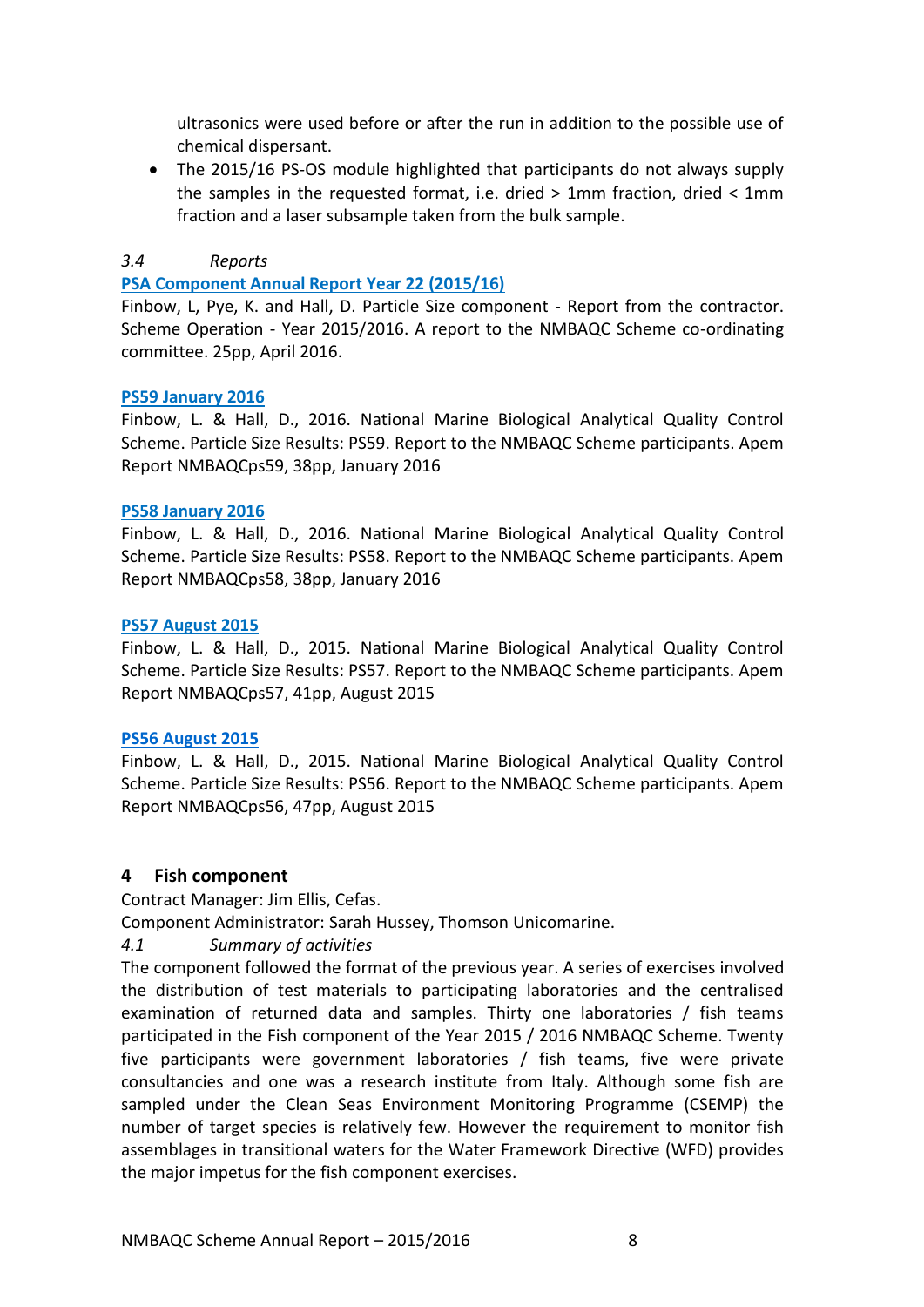This component consisted of two official modules, each with a single exercise:

- Re-identification of a set of fifteen fish specimens supplied by each of the participating laboratories (Fish Reverse Ring Test module).
- Identification of one set of fifteen fish specimens circulated by the scheme contractor (FishRing Test module).

## <span id="page-10-0"></span>*4.2 Summary of results*

In total twenty-four laboratories / fish teams subscribed to F\_RRT07, with twenty-three laboratories returning specimens for verification. One laboratory submitted data and specimens after the submission deadline. Seven laboratories submitted less than the specified number of taxa. In total three hundred and eight fish samples were submitted for verification.

In the majority of instances, identifications made by Thomson Unicomarine Ltd. were in agreement with those made by the participating laboratories with twenty four errors occurring from three hundred and eight identification submissions. Most identification issues were associated with gobies, with misidentifications amongst the following species: *Pomatoschistus microps; Pomatoschistus minutus* and *pictus*. Eight out of the forty five goby specimens submitted by participating laboratories were identified incorrectly. The herring fishes were another group which caused identification issues. The grey mullets just as previous years have indicated, caused identification issues (*Liza aurata; Chelon labrosus* and *Liza ramada*).

There were also discrepancies for species such as bull rout, five-bearded rocking and Corbin's sandeel. Potentially difficult taxa such as the gobies could be specifically targeted in future fish ring tests (F\_RT exercises) to quantify and resolve problems via the circulation of standardised specimens.

F\_RT09 contained fifteen fish specimens. The agreement at the generic level was good; thirteen errors were recorded from the sixteen data sets received via the fifteen participating laboratories. Agreement at the specific level was also good; with nineteen differences recorded. Six laboratories correctly identified all of the specimens. Differences were across a relatively broad range of taxa, some of which are described below.

The majority of the generic and specific differences were recorded from *Sardina pilchardus* (with four generic and four specific differences). Other differences recorded were for *Liza ramada, Mullus surmuletus, Chelidonichthys lucerna, Hyperoplus lanceolatus, Osmerus eperlanus* and *Ammodytes tobianus*.

Eight of the fifteen circulated specimens were correctly identified by all participating laboratories (*Merlangius merlangus, Pleuronectes platessa, Trachurus trachurus, Solea solea, Zeus faber, Sparus aurata, Sprattus sprattus* and *Clupea harengus*). Further details and analysis of results can be found in the Fish Ring Test Bulletin (Fish Ring Test Bulletin  $-F$  RT09) which was circulated to each laboratory that supplied results for this exercise.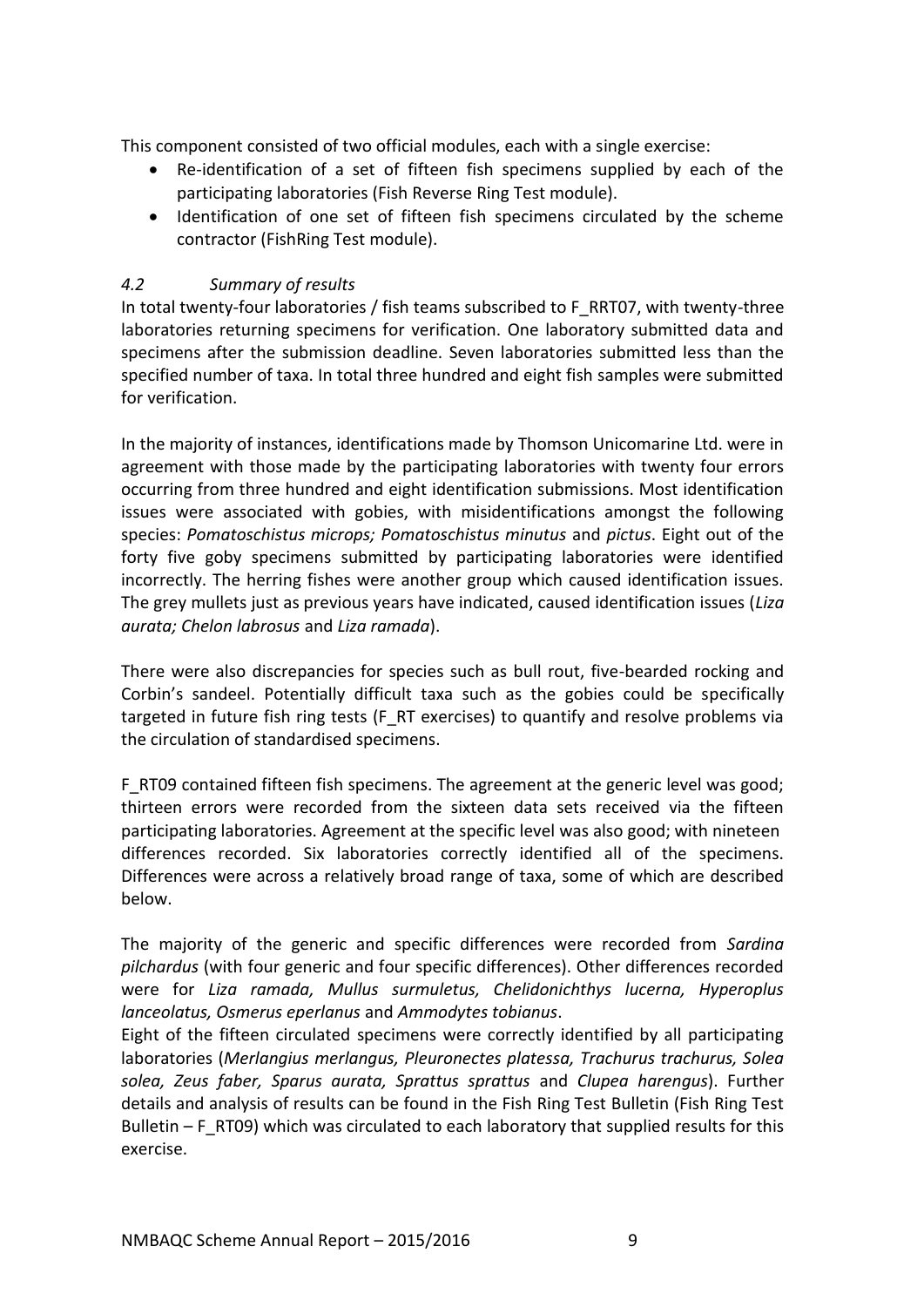## <span id="page-11-0"></span>*4.3 Issues and recommendations*

A twaite shad was submitted as part of the reverse ring test (F\_RRT07). Twaite shad (*Alosa fallax*) and Allis shad (*Alosa alosa*) can be very similar in appearance, especially as juveniles. The key factor when determining between the two are the gill rakers in structure and number. Allis shad have very fine feathery gill rakers while those of the twaite are stout and easily seen as individual structures (Henderson, 2014, Identification Guide to the Inshore Fish of the British Isles. Pisces Conservation Limited, Pennington). It is advised that gill raker structures are analysed prior to reverse ring test submission to contribute to an accurate identification. Gill raker counts should be taken from the first arch and should be carefully removed for analysis but be sent in addition to the fish specimen for future reverse ring test inclusions.

The following is a summary of the major points of importance.

- Participants are encouraged to continue to provide feedback to enable the protocols to be refined and to review the bulletin and provide feedback concerning content and format wherever appropriate.
- Laboratories should endeavour to submit their results within the requested time; this would greatly facilitate the analysis of results and effective feedback.
- Fish teams are to incorporate Fish teams are encouraged to collate fish identification literature to improve their identification skills and follow the most recent results in taxonomy. The new identification guide by Pete Henderson is recommended to all participating laboratories (Henderson, P. (2014). Identification Guide to the Inshore Fish of the British Isles. Pisces Conservation). Referring to websites such as FishBase and WoRMS is recommended to check the most recent names are used.
- It is strongly recommended that laboratories implement and expand in-house reference collections of fish; these collections could include images and physical specimens.
- Recurring errors have been highlighted in the identification of grey mullets (*Liza aurata; Chelon labrosus* and *Liza ramada*) and gobies (*Pomatoschistus microps; Pomatoschistus minutus* and *Pomatoschistus pictus*) in all reverse ring test exercises. These groups should be targeted at workshops or in future ring test exercises.
- Participants are encouraged to inform Thomson Unicomarine of difficult taxa that should be included in ring tests. Participants are also invited to submit specimens for use in such exercises (approximately 30 specimens of equal size and condition would be required for inclusion).
- Participants should not submit multiple sets of data if these data represent a replicated consensus; multiple data submissions are to allow sub-teams and individual analysts to receive specific results and feedback.

## <span id="page-11-1"></span>*4.4 Reports*

## **[Fish Component Annual Report, Year 2015/2016](http://www.nmbaqcs.org/scheme-components/fish/reports/fish-annual-report-2015-2016/)**

Hussey, S., 2016. Fish component - Report from the contractor. Scheme Operation - 2015/2016. A report to the NMBAQC Scheme co-ordinating committee. 14pp, May 2016.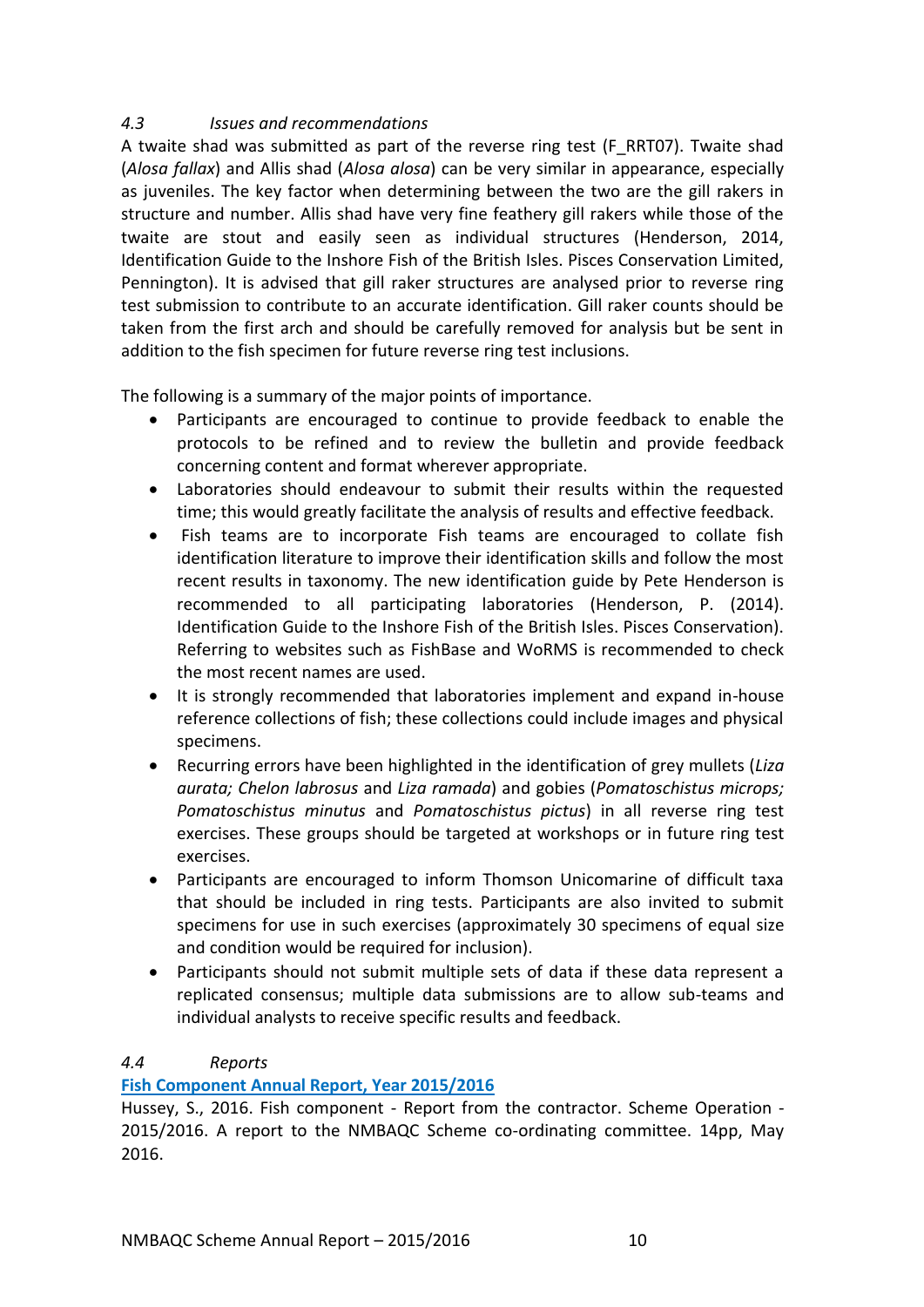#### **[FRT 09 April 2016](http://www.nmbaqcs.org/scheme-components/fish/reports/frt09/)**

Hussey, S., 2016. NE Atlantic Marine Biological Analytical Quality Control Scheme. Fish Ring Test Bulletin: FRT#09. Report to the NMBAQC Scheme participants. Thomson Unicomarine Report NMBAQCfrtb#09, 20pp, April 2016.

#### **RRT 07 - [March 2016](http://www.nmbaqcs.org/scheme-components/fish/reports/frrt07-bulletin/)**

Hussey,S., 2016. National Marine Biological Analytical Quality Control Scheme. Fish Reverse Ring Test: FRRT07. Final report to the NMBAQC Scheme participants. Thomson Unicomarine Report NMBAQC FRRT07, 34pp, March 2016.

## <span id="page-12-0"></span>**5 Phytoplankton component**

Scheme Administrator: Joe Silke, Marine Institute, Republic of Ireland.

## <span id="page-12-1"></span>*5.1 Summary of activities*

The Phytoplankton Bequalm intercomparison study in 2015 was designed to test the ability of analysts to identify and enumerate correctly marine phytoplankton species in lugol's preserved water samples. As in previous years, samples have been spiked using laboratory cultures. There were nine species of interest in this intercomparison exercise. These were: *Scrippsiella trochoidea* (Stein) Loeblich III, *Prorocentrum micans* Ehrenberg, *Pseudo-nitzschia australis* Frenguelli, *Lingulodinium polyedrum* (F.Stein) J.D.Dodge, *Paralia sulcata* (Ehrenberg) Cleve, *Dytilum brightwellii* (T.West) Grunow, *Guinardia delicatula* (Cleve) Hasle, *Coscinodiscus granii* Gough and *Asterionellopsis glacialis* (Castracane) Round.

Collaboration between the Marine Institute in Ireland and the IOC UNESCO Centre for Science and Communication of Harmful algae in Denmark on the Bequalm intercomparison exercise commenced in 2011. This collaboration involves the use of algal cultures from the Scandinavian Culture Collection of Algae and Protozoa in Copenhagen, cultures isolated from field samples and from the Marine Institute culture collection. This collaboration also includes the elaboration of a marine phytoplankton taxonomy quiz using an online platform called 'Ocean Teacher'. This online HAB quiz was designed by Jacob Larsen (IOC) and Rafael Salas (MI).

As part of this intercomparison exercise, a training workshop is held annually to discuss the results of the intercomparison exercise and to provide training in some areas of interest on phytoplankton taxonomy to the participants. This workshop has been held in various places over the years and it has taken the format of a 3 days training workshop with at least 2 days dedicated to lectures on algal groups in rooms equipped with microscopes and using live cultures (see workshop agenda: Annex 3). This workshop has become an important forum for scientists working on phytoplankton monitoring programmes from around the world to convene and be able to discuss taxonomical matters related to monitoring, new advances and finds, taxonomical nomenclature changes, looking at samples from different geographical areas and listen to relevant stories from other laboratories about issues with harmful algal events in their regions of relevant ecological importance.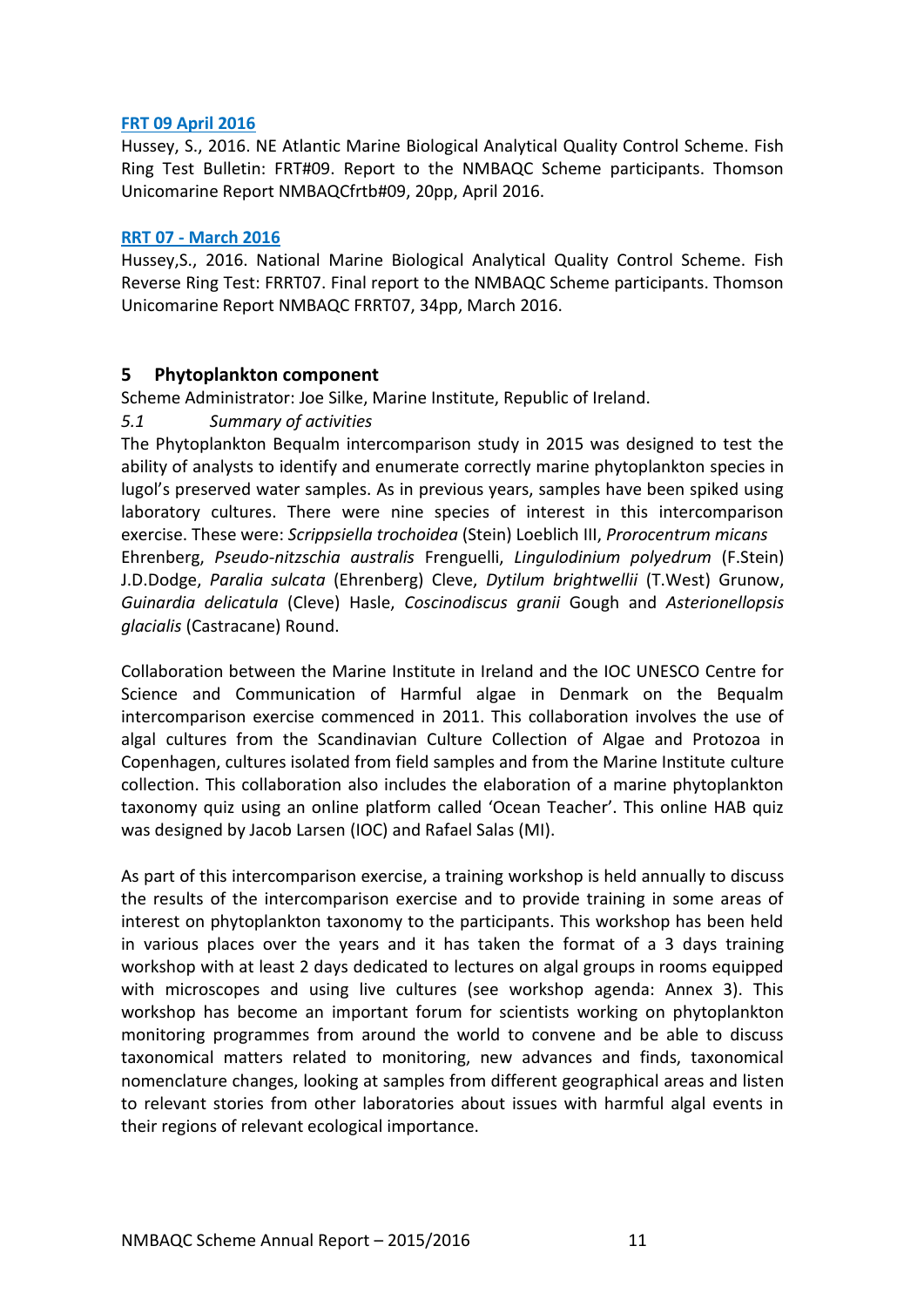## <span id="page-13-0"></span>*5.2 Summary of results*

- 89 analysts from 39 laboratories took part in this intercomparison exercise. 84 analysts returned sample results and 81 completed the online Hab quiz.
- There were 68 participants from laboratories across Europe, 18 from South America, 2 in Australia and 1 in Asia.
- There were nine species of interest in this intercomparison exercise. These were: *Scrippsiella trochoidea* (Stein) Loeblich III, *Prorocentrum micans* Ehrenberg, *Pseudonitzschia australis* Frenguelli, *Lingulodinium polyedrum* (F.Stein) J.D.Dodge, *Paralia sulcata* (Ehrenberg) Cleve, *Dytilum brightwellii* (T.West) Grunow, *Guinardia delicatula* (Cleve) Hasle, *Coscinodiscus granii* Gough and *Asterionellopsis glacialis* (Castracane) Round.
- The cell counts of the species *Asterionellopsis glacialis* and *Paralia sulcata* which did not preserve well in the samples were finally not used for statistical purposes.
- The average and confidence limit for each test item was calculated using the robust algorithm in annex C of ISO13528 which takes into account the heterogeneity of the samples and the between samples standard deviation from the homogeneity and stability test. ISO 13528 is only valid for quantitative data. We have used the consensus values from the participants.
- All measurands passed the F-test but not all passed ISO13528.The homogeneity test according to ISO 13528 was passed for 3 of the measurands (*S.trochoidea, P. micans , L. polyedrum* ) and failed 4 (*P.australis, D.brightwellii, G.delicatula* and *C.granii*). The stability test passed 6 of the 7 measurands but failed *C.granii*.
- The consensus values new Standard deviation (STD) was used for all measurands regardless of the Pass/Fail flags from the homogeneity test.
- The assigned value uncertainties across all measurands for the test are negligible but the comparison with the homogeneity test suggests significant differences for some of the measurands. The relative STD for the measurands seems to be independent of the cell concentration and the frequency distribution is not normal across all measurands.
- Z-scores show a small number of action signals across all measurands. 4 red flags and 18 yellow flags from 588 flags is evidence of good performance overall. 4 analysts did not pass the full test. Below 80% of all scores. There is evidence of poor reproducibility between samples and also evidence of analyst results bias due to the volume of sample analysed.
- The Ocean teacher online HAB quiz results suggests a high rate of proficiency. 77% of analysts achieved a score over 90% (Proficient). Another 21% of analysts above 80% and 2% need improvement.
- There was a reasonably good consensus among analysts on species identification on questions Q1-Q4. However, analysts found it difficult to give an answer to genus level Even though answers were not used for the final mark.
- There were no real problems with numerical questions (Q5-Q11). 98.72% answered within the model answer given.  $\pm 1$  cell tolerance was allowed in some answers. There are small differences caused by interpretation of what a viable cell is; Q5 an empty theca was counted. In Q11 opinion was divided: a cell only half visible on one side of the image gave a 70:30 counted in:out ratio. There is consensus among analysts on approach to enumeration, but small differences can mean large differences overall in sample cell counts.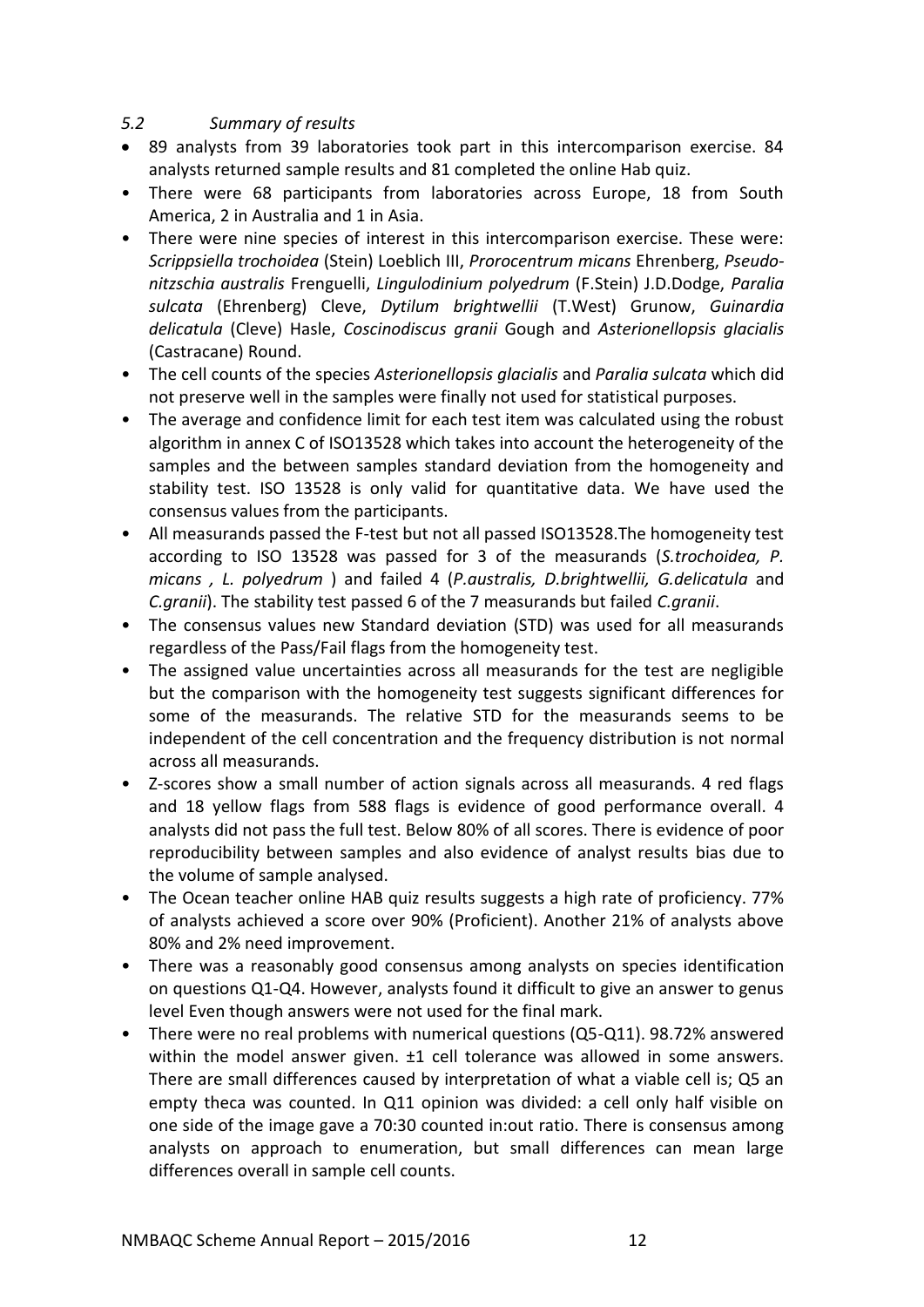- Questions 12 to 16 were 'short answer' type questions using videos for the identification of species. Some spelling mistakes and not following instructions properly meant some analysts lost marks here. Q16 caused technical problems to some analysts. Q16 also turned out to be the most difficult question in the quiz: identified correctly by 60% only. 30% identified incorrectly, 10% was not able to answer it.
- The questions Q17-18 on the taxonomical characters of *Pseudo-nitzschia* found that only 81% knows the difference between valve view and girdle view of these species when shown in an image. 7-8% confuses the stria and the interstria in *Pseudonitzschia.*
- The questions Q19-20 on the taxonomical characters of Protoperidinium showed that there are no problems with kofoidean tabulation of armoured dinoflagellates with mostly near perfect scores. All Protoperidinium marks were over 90%.
- Q21 to Q27 on *Protoperidinium* species identification were answered well. In Q21 *P.depressum* was easy to identify because of its distinctive large size. Q22 *P.conicum* differs from *P.leonis* on typical 'V' shape and spines, they can be confused as both are ortho-hexa. Q23 *P.divergens* caused most problems. This is confusedwith *P.crassipes* (13%) as both are meta-quadra, but diverging horns and horns in *P.crassipes* differ. Q24 *P.leonis* as above. Q25 & 27 are very distinctive if unusual *Protoperidinium* species. Q26 *P.pentagonum* another ortho-hexa like *P.leonis* and *P.conicum* but with a really wide sulcal area between horns.

## <span id="page-14-0"></span>*5.3 Reports*

## **[Phytoplankton Enumeration And Identification Ring Test, 2015](http://www.nmbaqcs.org/scheme-components/phytoplankton/reports/phy-icn-15-mi1/)**

Salas, R.G., Larsen, J., 2015. BEQUALM Phytoplankton proficiency test in the abundance and composition of marine microalgae 2015 report. PHY-ICN-15-MI1 VR 1.0. 117pp.

## <span id="page-14-1"></span>**6 Macroalgae component**

Contract Manager: Clare Scanlan, Scottish Environment Protection Agency. Component Administrator: Emma Wells, Wells Marine.

## <span id="page-14-2"></span>*6.1 Summary of activities*

## *Identification of intertidal macroalgae*

This is the tenth year in which the identification of intertidal macroalgae has been included as an element of the NMBAQC scheme, with the format following that of previous years. Four laboratories subscribed to the macroalgae ring test with all four laboratories submitting results with a total of ten participants. Three of the subscribing laboratories were government organisations and one was a private consultancy. Currently this scheme does not specify a definite qualifying performance level, and NMBAQC ring tests may be treated as training exercises. However, a pass rate of 80% is suggested as an indicator of good performance, which may be used by competent monitoring authorities for internal monitoring of performance.

## *Biomass of macroalgae*

This is the seventh year in which biomass of macroalgae has been included as an element of the NMBAQC scheme and was included as a single exercise. The format followed that of previous years of the test (OMB RT01 – RT06 - see NMBAQC website).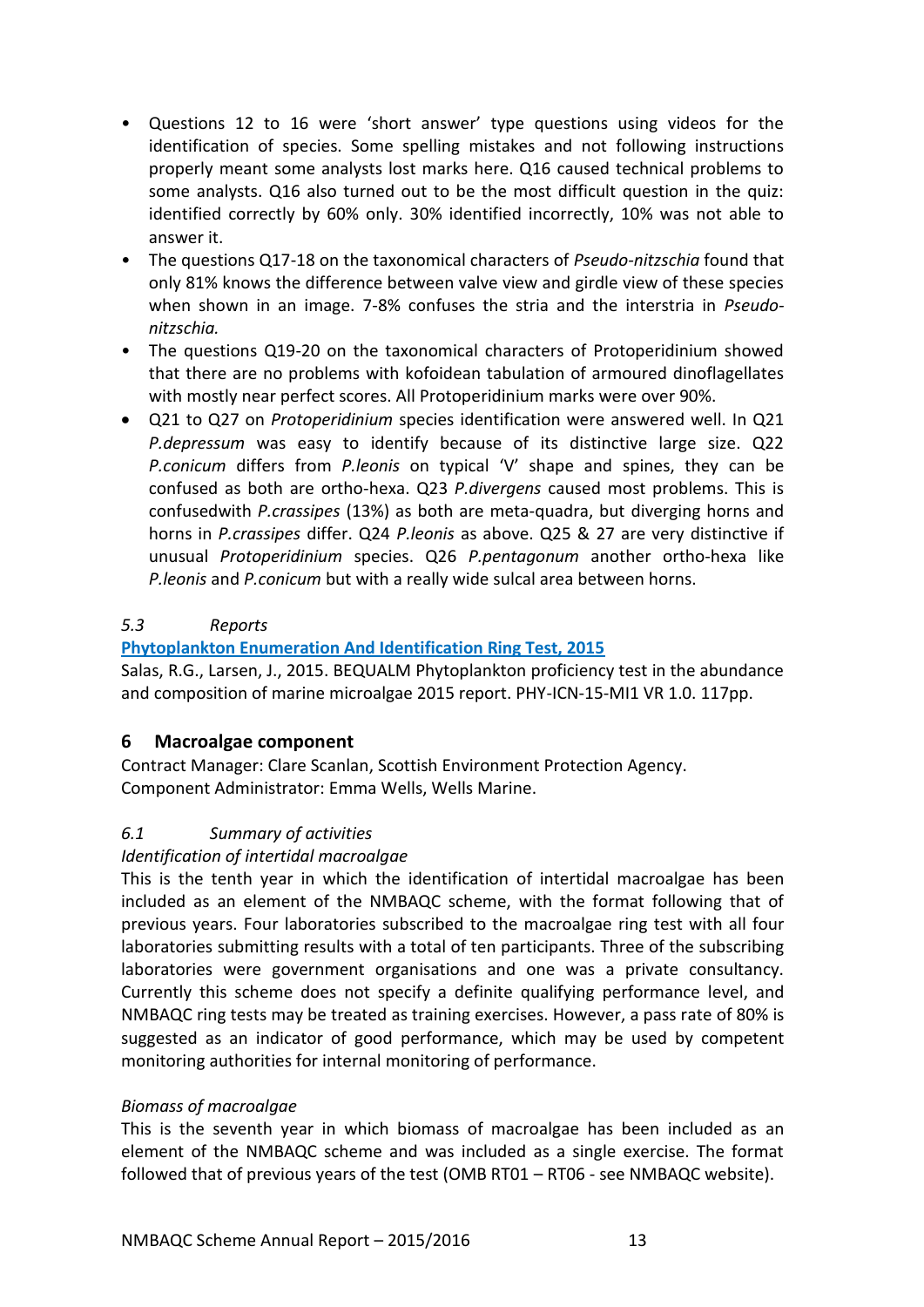Eight laboratories were issued with test material. All eight laboratories completed the macroalgae biomass component of the NMBAQC scheme. All of the participating laboratories were government; no private consultancy took part in this component of the macroalgae exercises. Due to the limited number of samples distributed, only a single set of results was permitted per laboratory unless more than one test was requested. It was possible for each sample to be completed by a different participant; however, this was not recorded within the final results.

Currently this scheme does not specify a definite qualifying performance level, and NMBAQC ring tests may be treated as training exercises. However, certain targets have been applied to the assessment of the results based on Z-scores allowing "Pass" or "Fail" flags to be assigned accordingly; these may be used by competent monitoring authorities for internal monitoring of performance. These flags have no current bearing on the acceptability of data from such participating laboratories.

Samples are synthetic, rather than composed of natural algal material. Natural samples would be subject to deterioration, and it is not feasible to ensure that each participant would receive a truly equivalent sample. This is in line with guidance on general requirements for proficiency testing (BS EN ISO/IEC 17043:2010).

#### *Cover of macroalgae & seagrass*

This is the seventh year in which % cover estimations of macroalgae have been included as an element of the NMBAQC scheme and the fifth year for which seagrass has been assessed as a separate entity. This included a single exercise for macroalgae and one for seagrass both of which were split into three smaller exercises based on methodology. The format followed that of previous years (RT01 – RT06). Test material was distributed to participating laboratories from which data forms were completed with macroalgae and seagrass % cover results and returned for analysis.

Ten laboratories were issued test material. All laboratories completed the % cover macroalgae/seagrass component of the NMBAQC scheme with a total of 27 participants. Of those laboratories submitting results, all ten were government organisations.

Due to the nature of the exercise there was no limit on the number of participants per lab. Laboratories were able to complete the % cover test that best represented the methodology used within their laboratory to allow comparisons of methodology. However, the laboratories were encouraged to complete all three variations (open quadrat, 5x5 gridded quadrat and 9 x 9 crosshairs quadrat) of both the macroalgae and seagrass exercise in order to facilitate comparisons of the methods.

#### <span id="page-15-0"></span>*6.2 Summary of results*

## *Identification of intertidal macroalgae*

Images of twenty macroalgae specimens were distributed to the four subscribing laboratories. Round ten of the ring test produced a good degree of agreement between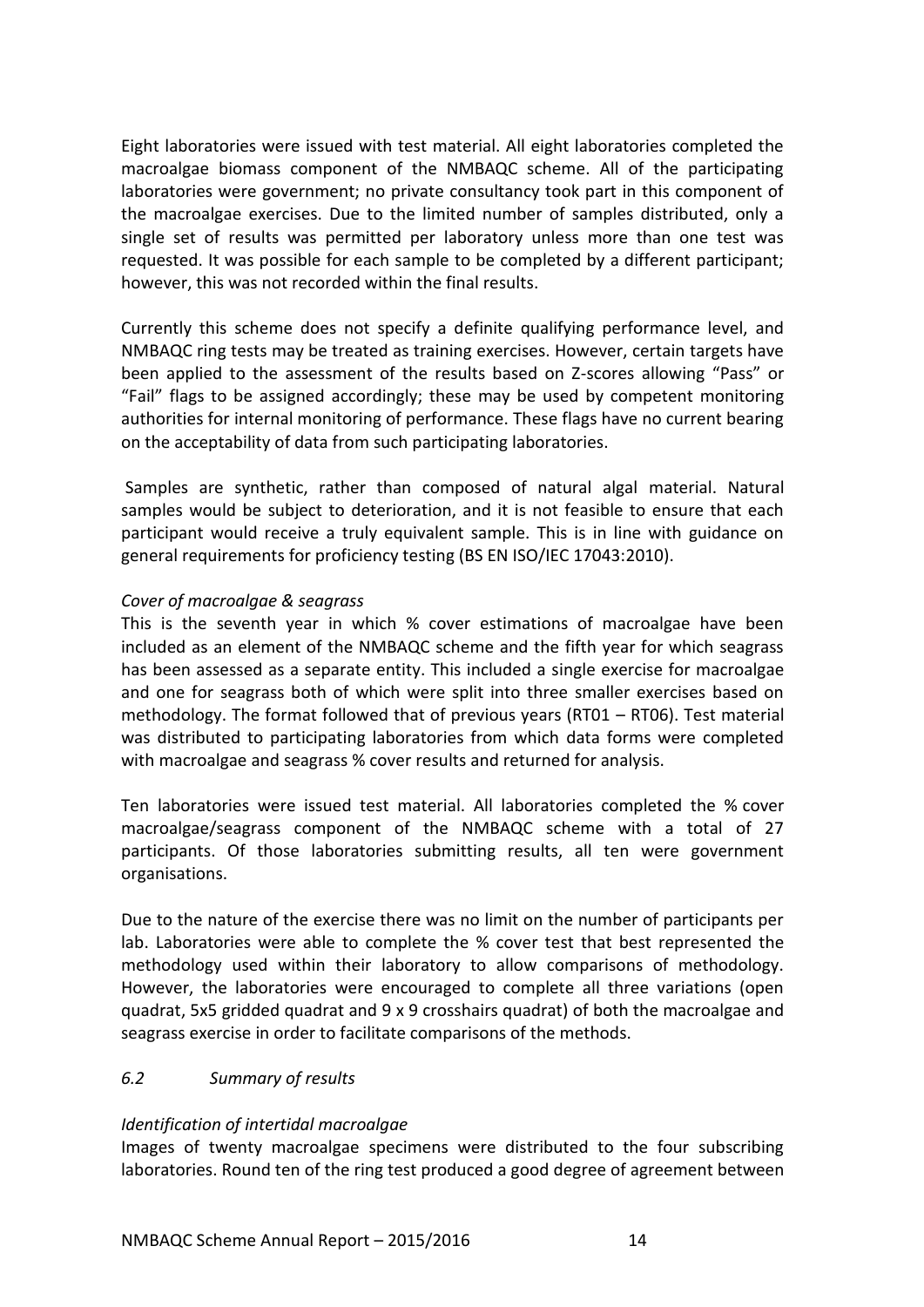identifications made by participating laboratories and initial identification as made by Wells Marine. The ring test tried to incorporate a variety of common and more challenging species which was reflected in the number of correct identifications which was slightly fewer than seen in the previous year. Although the results were broadly comparable with those of previous years (RT08 and RT09) there is a noticeable decrease in the level of agreement between participating laboratories and the AQC. As per previous years the test included a number of cryptic and taxonomically challenging species as well as those considered more common. Such genera included *Ulva* sp. and *Hincksia* sp. which are notoriously difficult to identify to species level. *Mesogloia vermiculatacan* also been easily misidentified due to confusions with other morphologically similar species such as *Liebmannia* sp. and in general it is very difficult to tell these species apart from each other. These genera require an increased depth of knowledge on the cellular attributes, which can be remarkably similar between species, as well as other characteristics, such as overall texture, which can be used to separate such species.

As intended by the scheme these tests aim to challenge participants and assist with training by stimulating the use of various keys and increasing familiarity with taxonomic terminology. Further, it allows problem taxa to be identified stimulating areas for inclusion in workshops, and targeting such taxa within future exercises. Photographs used within the ring tests may be retained within the participating laboratories for future reference, with some descriptions allowing the comparison of taxonomically similar species.

No one participant managed to identify all species and genera correctly and there were only 9 species for which all laboratories were successful in their identification. The most problematic species were *Mesogloia vermiculata* and *Colpomenia peregrina* which may be considered relatively difficult to identify due to the occurrence of morphologically similar species such as *Liebmannia* sp. and *Leathesia difformis*, respectively. Those characteristics which are considered more specific and may be used to distinguish such species were detailed within the Bulletin. With an increased number of species with misidentification it could be concluded that this test was slightly more difficult than previous tests so has little reflection on the level of competency of the participants since the pass rate was lower across all participants.

#### *Biomass of macroalgae*

A single test consisting of three biomass samples was distributed. Each sample consisted of a synthetic mix of j-cloths, wool and synthetic stuffing material, which are considered to imitate opportunist macroalgae species. Cloths were cut to different sizes to represent different taxa (e.g. laminar or tubular taxa). Each sample was contaminated with debris and sediment of a sandy-muddy nature consistent with the substrate type known to support opportunist macroalgal blooms.

Of the eight samples distributed to eight laboratories all submitted results. Although many of these laboratories do not routinely measure dry mass for macroalgae, this is still a necessary part of this exercise as it enables the procedure to be reviewed for inter-laboratory differences. The level of accuracy still remains greater for comparisons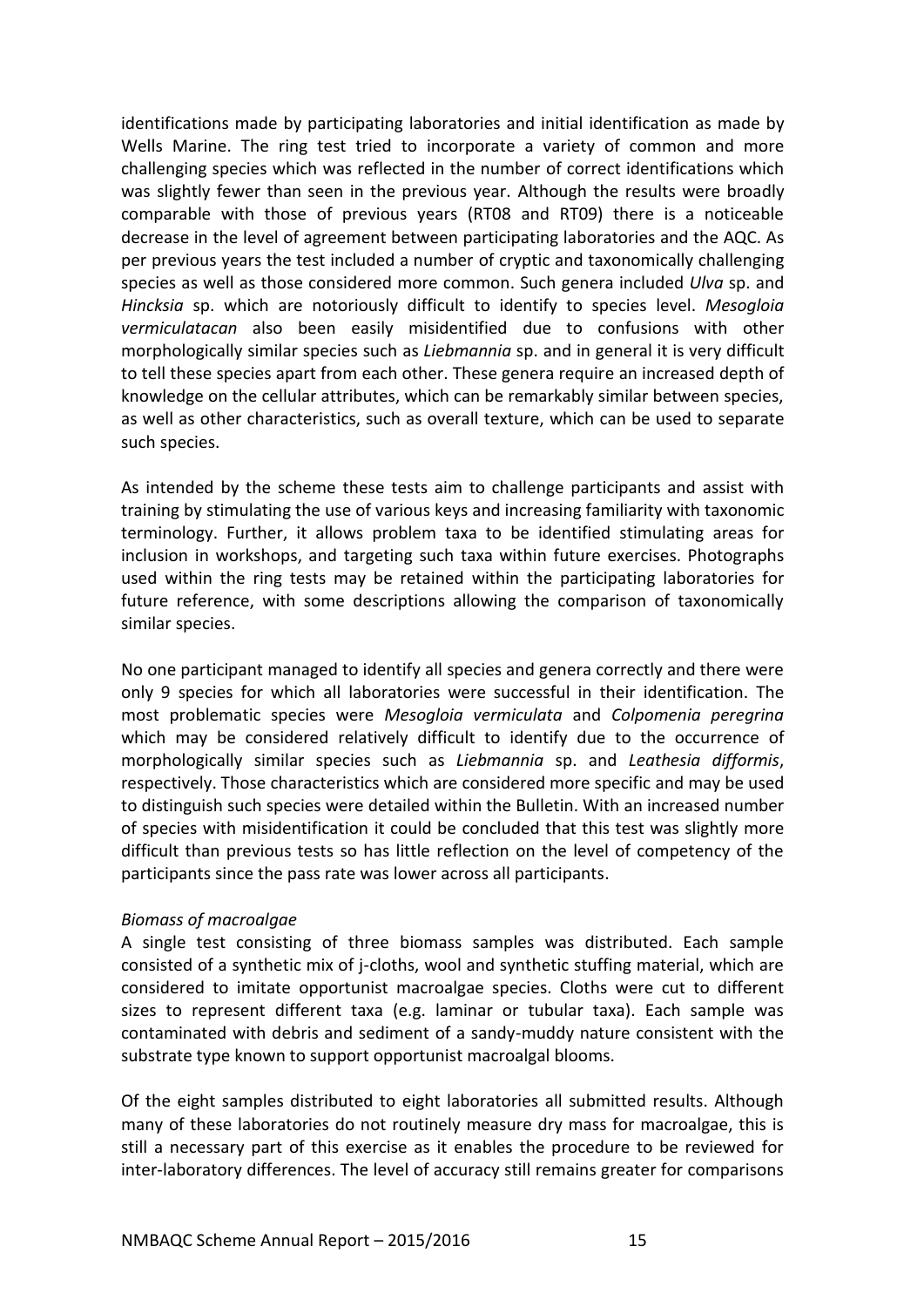of dry weight than for wet weight. However, this is significantly less for smaller or midrange sample weights e.g. weight from 10g to 40g. This suggests the techniques used between laboratories to rinse and squeeze vary considerably and may also do so between participants within the same laboratory.

Results for wet weight of biomass varied between laboratories with some laboratories producing high measures of biomass compared against the average biomass and actual/expected biomass. The dry weights showed a similar level of variability. One laboratory failed to remain within the Z-score limit of +/- 2.0 for the average sample dry weight, there were, however, no 'Fails' for wet weight against the mean due to high standard deviation caused by a high range of results.

Three further laboratories showed significant deviation from the actual sample dry weight; this means of assessment is not as accommodating towards outliers. Sample B had a significant number of 'Fails' for wet weight when compared against the 'expected' wet weight, in total 6 out of 8 laboratories 'Failed' this sample assessment. A further one lab 'Failed' the wet weight for sample A. Most participating laboratory results were higher than the actual sample dry weight suggesting no loss of sample material during processing with two marginally lower dry weight results being attributed to limited decimal places.

#### *Cover of macroalgae & seagrass*

Two sets of fifteen quadrat photographs showing various % covers of opportunist macroalgae and seagrass were used for the exercise. These sets of photographs were duplicated to produce the three separate modules incorporating the different assessment methods utilised by the various participating laboratories. The set of quadrat photos differed by the use of grid squares of varying quantities; open quadrat, 5 x 5 square grid and 9 x 9 crosshairs quadrat grid. Each photo represented natural levels of opportunist macroalgae and seagrass cover.

Results for % cover of both opportunist macroalgae and seagrass varied between participants and between the different methods used. A number of results deviated from the sample mean and from the % cover as calculated by image analysis. However deviation from the latter was more noticeable. There was a much higher range of results submitted for seagrass which appears to be more difficult to estimate % cover and may be attributed, in part, to its patchy nature. Although there was a slight preference for using method C (9 x 9 crosshairs quadrat grid) for the macroalgae the results using this method was less accurate as seen in previous years.

In total ten laboratories signed up for the % cover component of the macroalgae/seagrass element for RT07. All ten laboratories returned data. Of those laboratories that did submit data 19 completed method A, 15 completed method B and 26 completed method C for the macroalgae component. For the seagrass component 20 completed method A, 13 completed method B and 20 completed method C. Fifteen participants completed all three macroalgae and thirteen completed all three seagrass methods.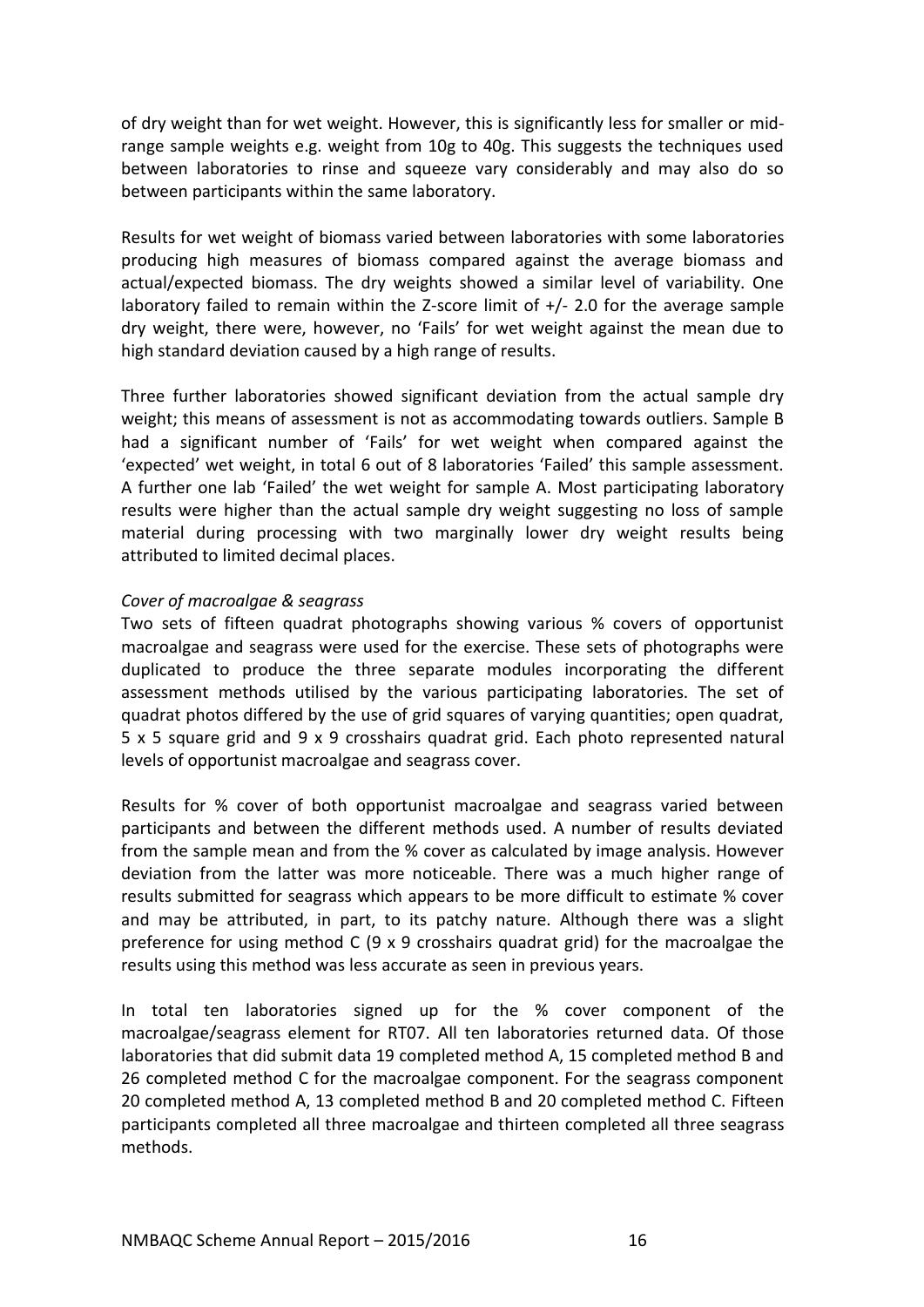#### Macroalgae Results from Participating Laboratories

Test A Results (open quadrat)

Test A consisted of 19 participants and was the second most popular of the three methods. The range of results per quadrat varied considerably with the largest range of results produced for quadrats 2, 12 and 14 with a range of 40%. Quadrats 5, 11, and 13 all displayed a range of 35% all of which lay between 30% and 75%. The smallest range was for quadrat 3 from 1% to 5%, the remaining quadrats had % cover ranges of between 15 and 28. Z-scores calculated against the population mean resulted in six laboratories failing between 1 and 5 quadrats. In total there was a 94% pass rate for test A when using Z-scores derived from the mean which is consistent with previous years' results. The deviation from % cover as calculated using ImageJ was much greater than seen when using the population mean. Participants showed an average % cover deviation from image analysis % cover ranging between 4.9% and 13.02%. The pass rate was equally much lower using Z-scores derived from image analysis estimates of % cover with 18 out of 19 participants failing at least one quadrat. The overall pass rate was lower at 82.8%. These results were also consistent with those from RT07 with similar pass rates.

#### Test B Results (5 x 5 gridded quadrat)

Test B had the least number of participants with 15. As with test A there was a greater degree of correlation of % cover against population mean compared with the image analysis. A total of 73% of participants (11 out of the 15) consistently produced Zscores of less than 2.0, which is regarded as a 'pass'. The remaining 4 labs failed between 1 and 4 quadrats. The largest range of % covers per quadrat was a range of 40% cover recorded in quadrat 15 and 12 differing considerably from the results seen in test A. The lowest range of % cover estimates was for quadrat 3 which resulted in the same range (4%) as for test A. Consistent with test A, test B also showed a higher degree of deviation from the image analysis results compared with the population mean, with all 14 out of 15 participants failing at least one quadrat and an overall pass rate of only 82% compared with a pass rate of 96% using Z-score from the population mean although this results is better than seen in previous years. The greatest number of 'Fails' could be attributed to quadrat 7, with 9 'Fails' followed by quadrat 1 and quadrat 6, with 6 and 5 'Fails' respectively. Despite these results method B resulted in similar levels of deviation from % cover as calculated by ImageJ and mean % cover.

#### Test C Results (9 x 9 crosshairs quadrat)

A total of 26 participants opted to complete Test C using the 100 square method with varying levels of deviation from the population mean. As seen in previous years this was the most popular of the estimation methods. The results verified that as with the other two test methods there was a higher degree of deviation when comparing results against the image analysis % cover as opposed to the population mean. The average range of percentage covers per quadrat was 29%, higher than in RT06, with quadrat 12 producing the highest range of 59% with % cover ranges between 25% and 84% ((it is unclear at this stage if this was a typing error or misuse of the methodology). Ten participants failed at least one quadrat using Z-scores from the mean with 5 participants failing 1 quadrat and 3 participants failing between 5 and 8 quadrats and an overall pass rate of 94%. There were also more 'Fails' using Z-scores from image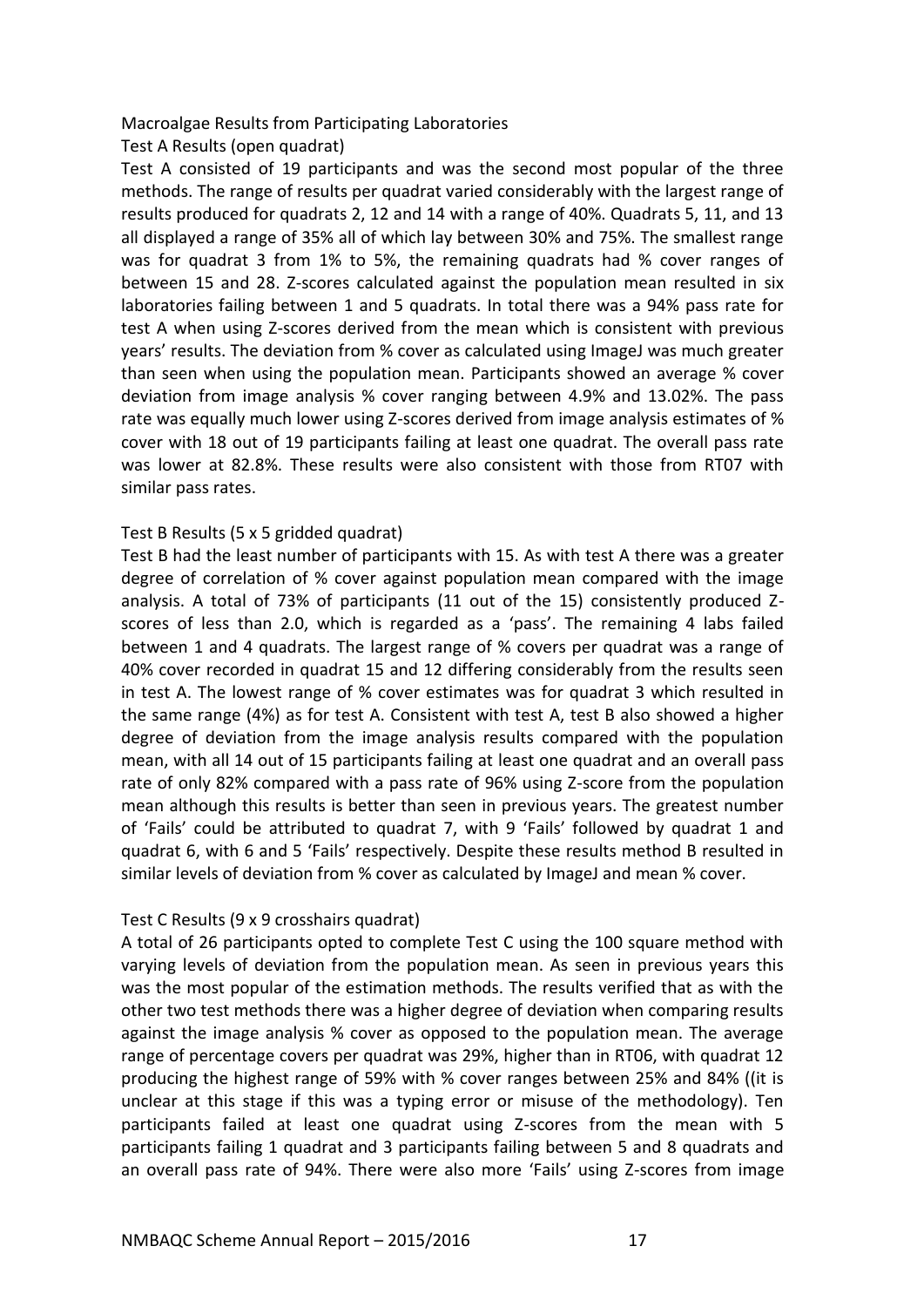analysis with all participants failing between 1 and 6 quadrats and an overall pass rate of 79%. Quadrat 1 had the greatest number of 'Fails' with 23 out of the 26 participants scoring higher than +/- 2.0, followed by quadrats 10 and 4, with 15 and 14 'Fails' respectively.

#### Seagrass Results from Participating Laboratories

#### Test A Results (open quadrat)

Test A consisted of 20 participants and as with the macroalgae this was the second most popular method. The range of results submitted per quadrat also varied considerably as with the macroalgae test. The largest range was for quadrats 1, 4, 9 and 12 with between 40 and 45 percent ranges, these quadrats all had image analysis % cover results of between 48% and 69% cover providing evidence that this mid range of % cover is difficult to estimate. No quadrats had a particularly small range of results even for those with very little cover. Z-scores calculated against the population mean resulted in seven people failing between 1 and 4 quadrats. In total there was a 94% pass rate for test A when using Z-scores derived from the mean.When comparing results against % cover as calculated using ImageJ, the number of 'Fails' per laboratory was greater with a total number of 92 'Fails' (84% pass rate) with all participants failing at least three quadrats. Those quadrats with the highest number of 'Fails' were quadrats 8, 10, 13 and 14 with between 15 and 17 'Fails' each , contributing to 72% of all 'Fails'. The average deviation of results from image analysis % cover per lab ranged from 6.7 to 18.2, which was higher than the average deviation per participant when derived from the mean (2.4 to 13.3).

#### Test B Results (5 x 5 gridded quadrat)

Test B had the least number of participants with a total of 13 participants opting to complete the 5 x 5 square grid quadrat method, resulting in varying levels of deviation from the population mean. This test followed the same trend as the other tests for both macroalgae and seagrass with comparisons against image analysis resulting in a greater number of failures using the Z-score than when comparing against mean % cover. The range of % cover values showed a similar level of variation as described for test A with most quadrats having % cover ranges in the order of between 20% and 40% indicating a high level of discrepancy between participants. Quadrat 1 had the largest range of between 46% and 81%. Comparing against mean % covers resulted in a just 5 'Fails' distributed between 3 labs with the number of 'Fails' being distributed between several quadrats. There was an overall pass rate of 97%. In comparison, the total number of 'Fails' using image analysis was higher at 50 and was distributed among all 13 participants. The overall pass rates using image analysis % cover was 74%. These results are consistent with previous ring tests with similar numbers of 'Fails' and pass rates.Consistent with method A the overall deviation from the mean quadrat % cover and that calculated by image analysis was considerably different with a deviation from the mean ranging from 2.49% to 11.97% and deviation from image analysis ranging from 8.18% to 16.07.

#### Test C Results (9 x 9 crosshairs quadrat)

Test C had a total of 20 participants. The % cover ranges were much higher for test C than for tests B and C with all bar one quadrat having a % cover range between 20%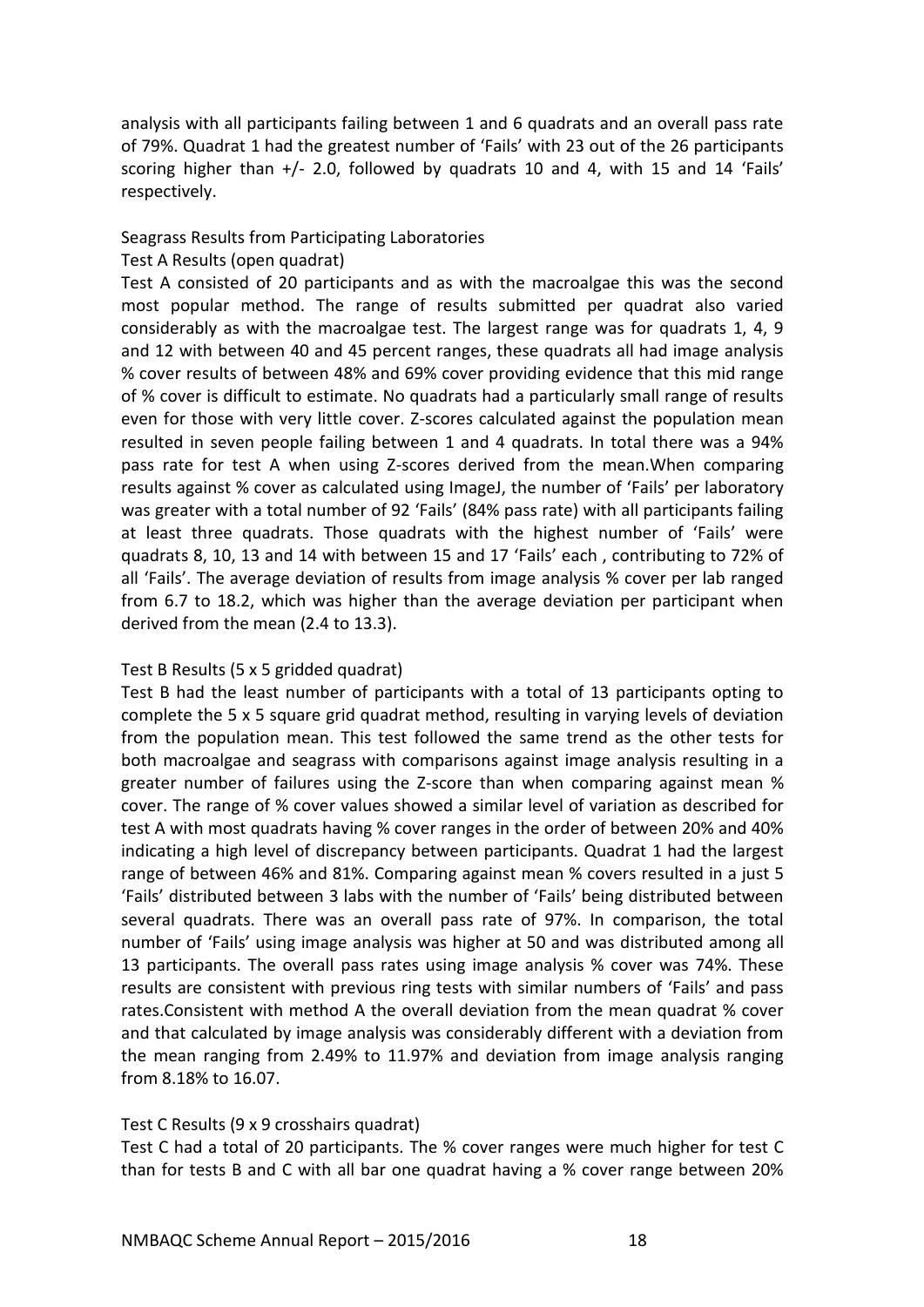and 52% indicating a much high level of discrepancy between participants again with quadrat 11 having the largest range of between 23% and 75%. Comparison of results against the mean resulted in 12 'Fails' with one participant having 8 'Fails ' and the remaining 4 'Fails' being distributed among 3 other participants. Comparing results against the image analysis resulted in 47 'Fails' with pass rates of 84% with all participants failing at least one quadrat. Most 'Fails' against image analysis could be attributed to quadrat 13 which had a total of 19 out 20 participants failing. Although the range for this quadrat was relatively small between 79% and 99% and a mean of 91% it was much higher than the % cover as calculated by image analysis which was 71.13% causing significant deviation from image analysis.

## <span id="page-20-0"></span>*6.3 Issues and recommendations*

## *Identification of intertidal macroalgae*

There were still a number of incorrect spellings; therefore participants are urged to take more care prior to submitting results to ensure all names are spelled correctly. This is equally important when submitting data records or reports where scientific names are incorporated. It should also be noted that a number of data spreadsheets were not fully completed, often missing out the keys or guides that were used. This may seem trivial information but can help identify where the participant has been misled with the keys or help explain how or why an alternative identification was reached. For future ring tests it is requested that the data spreadsheets be completed in full, including level of confidence in the identification Participants should include the authority alongside taxon names, as this also aids in the analysis of returns.

As with some previous tests there was some disagreement as to the correct identification of some species. Descriptions of some species have recently changed; some have resulted in nomenclatural changes or use of more specific characteristics that were previously considered more generic. New studies in species taxonomy are regularly highlighting previously unidentified (cryptic) species, splitting one species into two based on a previously unknown characteristic. Keying out such species often shows very little difference except for some basic morphological differences, or at the microscopic level which was not fully evident through the photos provided. This problem highlights the need for more definitive photos, specimens and descriptions to be provided in future exercises so as to save confusion.

#### *Biomass of macroalgae*

The lack of consistency in wet weight indicates a high level of variation in pressure applied during squeezing of samples. However, this is highly difficult to regulate between field workers. It is the wet weight that is most commonly used during routine opportunist monitoring, therefore this lack of consistency in methodology should be fully addressed within the standard operating procedures especially in association with areas of high biomass. Each lab should have its own in-house training and competence assessment measures. It is recommended within the test methods that 'Where the sample is large it should be divided into smaller clumps for squeezing' and 'This should be achieved by hand using samples no larger than the size of a tennis ball to ensure it fits in the palm of the hand and can be properly squeezed'. Most laboratories produced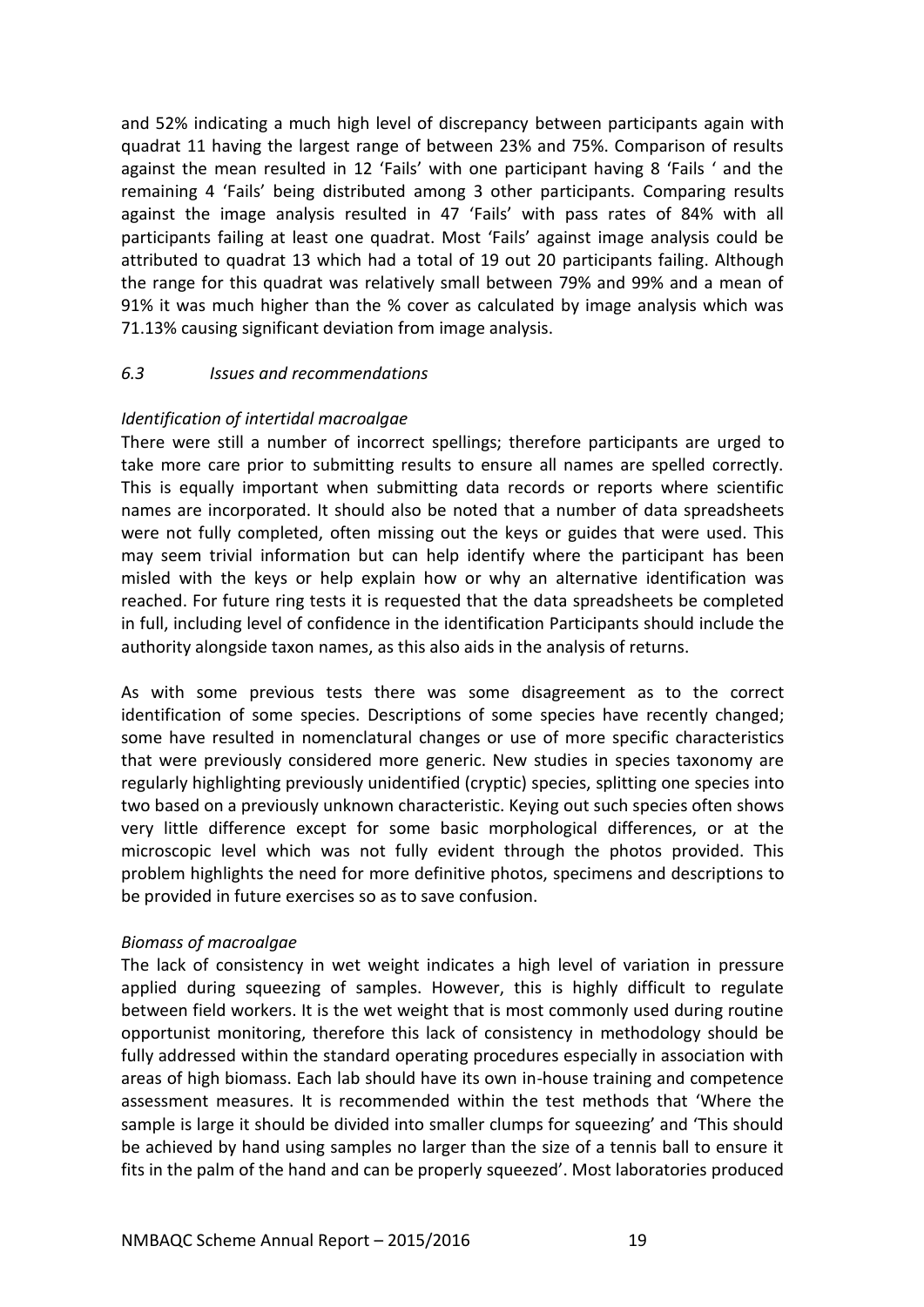a dry weight greater than that of the actual biomass of the sample; this would be due to insufficient drying or rinsing of the sample a level of which can be expected during such a test. However, two laboratories produced dry weights less than that of the actual biomass which due to the minor loss of weight may be attributed solely to the lack of use of decimal places in their submitted results.

It was suggested that various debris be added to the sample to enable a more realistic comparison with field procedures. There are further suggestions that more *Hydrobia* could be added to the sample or material to mimic *Hydrobia*. This is definitely something that will be considered and applied for future tests.

It is evident that the larger samples create a greater margin of error with far less consistency between laboratories. However, it has been suggested that these samples are more appropriate in terms of representing natural conditions. This will be taken on board when compiling future tests whereby they will be aimed at including a good range of weights but focusing on some much larger biomass weights.

#### *Cover of macroalgae & seagrass*

There is evidently still a high degree of difference between tests as well as between participants and this may prompt the need for a specific workshop whereby methods can be discussed and possibly % cover estimations compared in the field. It is not possible from the current ring test to conclude which % cover estimation method provides the most accurate results, however it is evident through the number of participants that during RT07 Tests A and C were the most favoured methods for macroalgae and seagrass.

There is still a high level of difference between z-scores calculated from the mean and z-scores calculated from image analysis results and given the varied levels of deviation between the two it is unclear which is the most accurate method to compare participants' results.

It may be considered that during field sampling it may be possible to estimate % cover of opportunist algae with a higher degree of accuracy than when using photos. The nature of the photographs can produce difficulties when assessing the density of the algae and the presence of some shadows and the grids can hinder this further. This point has been highlighted by a couple of labs and in subsequent tests further efforts will be made to ensure this doesn't hinder the ability to accurately estimate the % cover. However, it is to be noted that many seagrass beds remain waterlogged regardless of tidal height and sun reflection may be a problem but all attempts will be made in the future to ensure clear photos are distributed with a broad range of % covers.

It has be noted that when using the 9 x 9 cross hair method it is difficult to keep orientated when zooming in and out to check cross hair points, therefore it has been suggested that a central grid in an alternative colour be place on both axis, thereby dividing the quadrat into four, to assist with the method.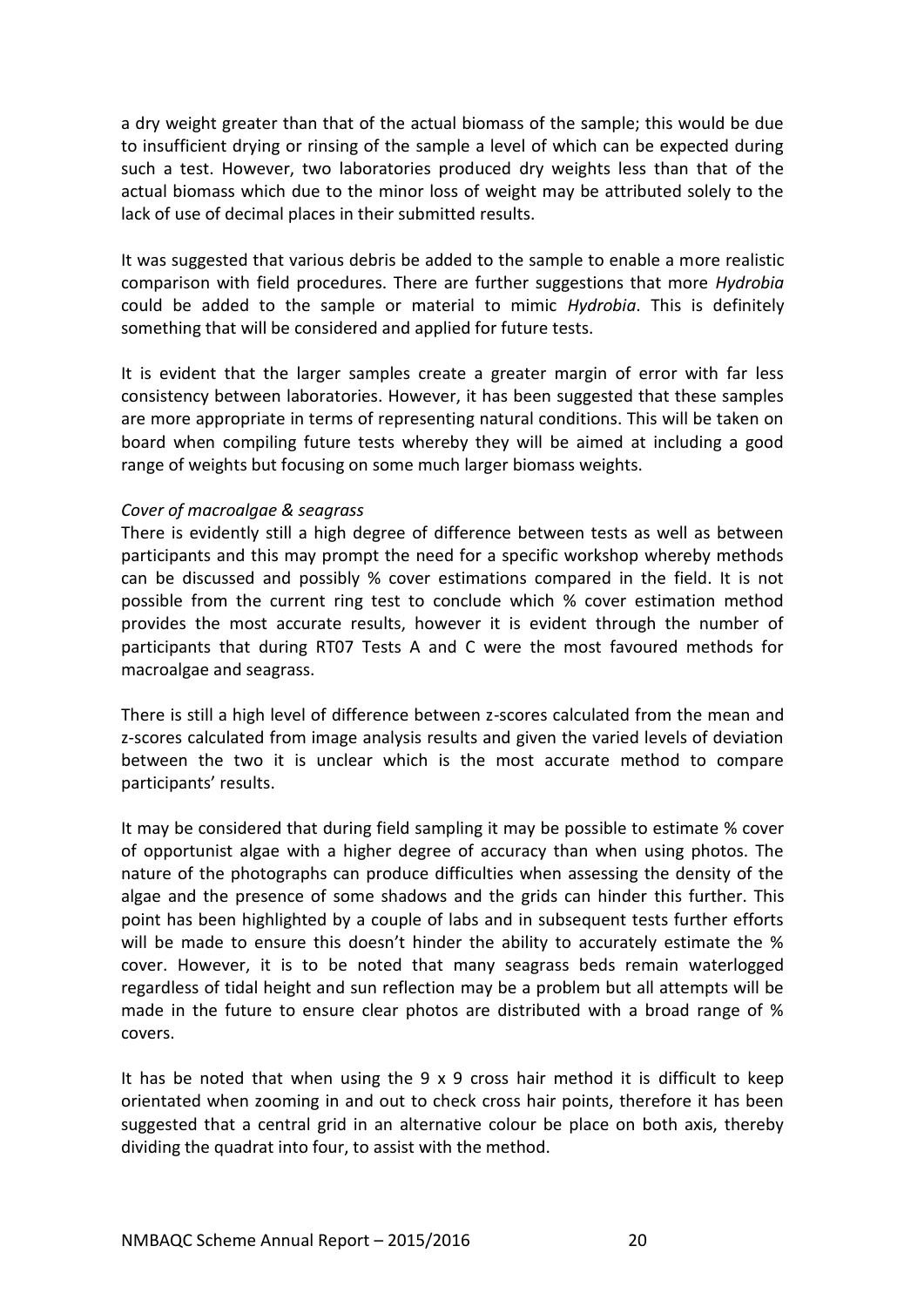Many labs use a slightly alternative method of a  $10 \times 10$  grid and counting the presence within in each square. This is a point worth discussion should a workshop be held.

#### <span id="page-22-0"></span>*6.4 Taxonomic literature & reports*

## *Identification of intertidal macroalgae* **[RM RT10 Final report 2016](http://www.nmbaqcs.org/scheme-components/macroalgae/reports/rm-rt10-final/)**

Wells, E., 2016. National Marine Biological Analytical Quality Control Scheme-Macroalgae Identification Module Report -RM RT10 2016 Year 22. Report to the NMBAQC Scheme participants. Wells Marine Surveys.

#### **[RM RT10 Preliminary report 2016](http://www.nmbaqcs.org/scheme-components/macroalgae/reports/rm-rt10-prelim/)**

Wells, E., 2016. National Marine Biological Analytical Quality Control Scheme-Macroalgae Identification Module Report -RM RT10 2016 Year 22. Report to the NMBAQC Scheme participants. Wells Marine Surveys.

## *Biomass of macroalgae*

#### **[OMB RT07 Final Report](http://www.nmbaqcs.org/scheme-components/macroalgae/reports/omb-rt07-final/) 2016**

Wells, E., 2016 National Marine Biological Analytical Quality Control Scheme-Macroalgae Biomass Module Report -OMB RT07 2016. Report to the NMBAQC Scheme participants. Wells Marine Surveys.

## **[OMB RT07 Preliminary Report 2016](http://www.nmbaqcs.org/scheme-components/macroalgae/reports/omb-rt07-prelim/)**

Wells, E., 2016. National Marine Biological Analytical Quality Control Scheme-Macroalgae Biomass Module Report -OMB RT07 2016. Report to the NMBAQC Scheme participants. Wells Marine Surveys.

#### *Cover of macroalgae & seagrass*

#### **[OMC Macroalgae & Seagrass RT07 Final Results Bulletin 2016](http://www.nmbaqcs.org/scheme-components/macroalgae/reports/omc-rt07-macroalgae-seagrass-final/)**

Wells, E., 2016. National Marine Biological Analytical Quality Control Scheme-Macroalgae and Seagrass % Cover Module Report - OMC RT07 2016. Report to the NMBAQC Scheme participants. Wells Marine Surveys.

#### **[OMC Macroalgae RT07 Preliminary Results Bulletin 2016](http://www.nmbaqcs.org/scheme-components/macroalgae/reports/omc-rt07-macroalgae-prelim/)**

Wells, E., 2016. National Marine Biological Analytical Quality Control Scheme-Macroalgae and Seagrass % Cover Module Report - OMC RT07 2016. Report to the NMBAQC Scheme participants. Wells Marine Surveys.

#### **[OMC Seagrass RT07 Preliminary Results Bulletin year](http://www.nmbaqcs.org/scheme-components/macroalgae/reports/omc-rt07-seagrass-prelim/) 2016**

Wells, E., 2016. National Marine Biological Analytical Quality Control Scheme- Seagrass % Cover Module Report - OMC RT07 2016. Report to the NMBAQC Scheme participants. Wells Marine Surveys.

## <span id="page-22-1"></span>**7 Epibiota component**

Component Administrator: Amy Ridgeway, JNCC.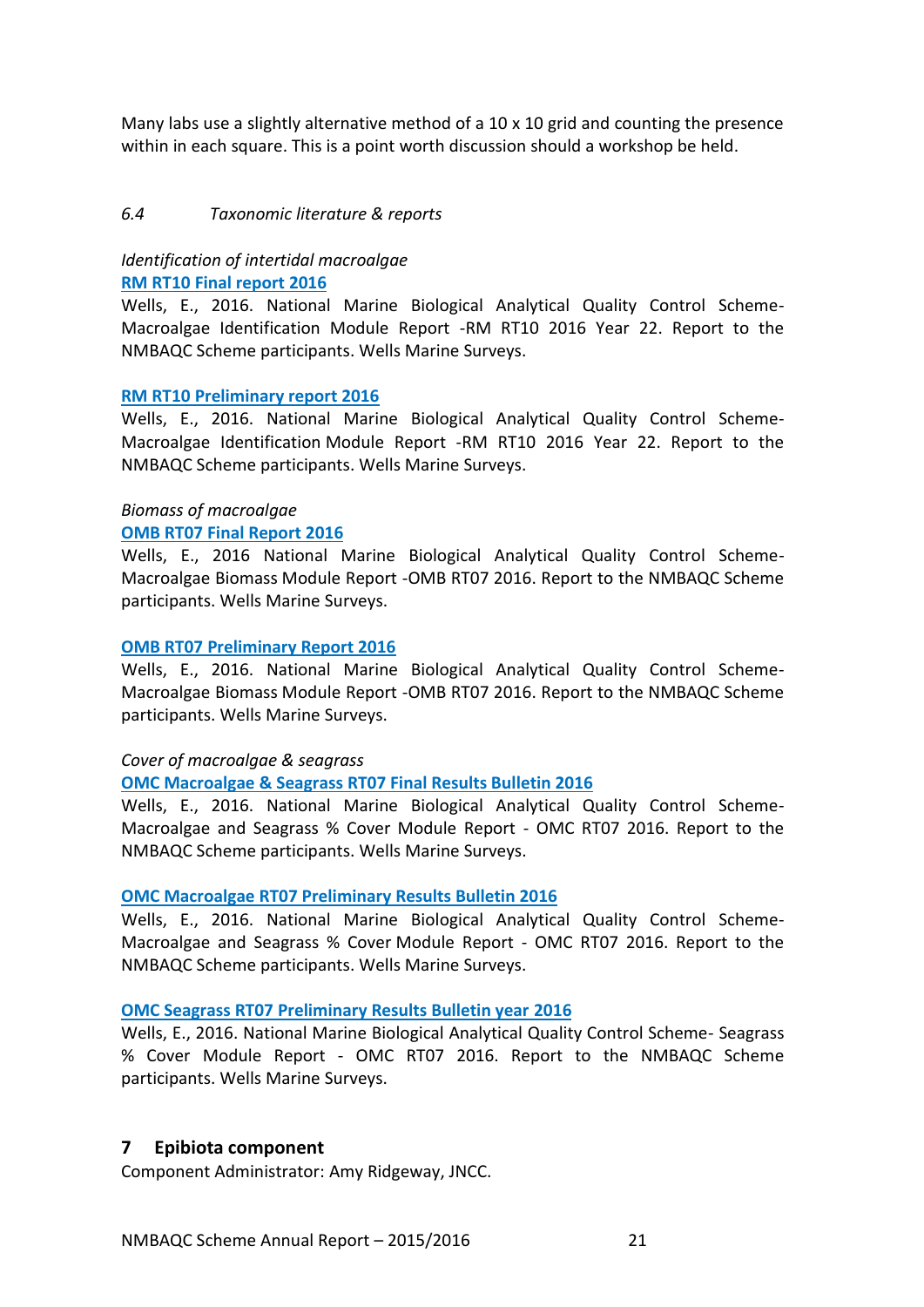## <span id="page-23-0"></span>*7.1 Summary of activities*

JNCC have been working on a draft of the Epibiota Interpretation Guidelines and comments from the NMBAQC Committee, NMBAQC participants and other interested parties were welcomed and included. This is a follow on from the Operational guidelines which were published last year.

## <span id="page-23-1"></span>*7.2 Summary of results*

The Interpretation Guidelines provide a summary of current best practice for the interpretation of video and stills imaging data of benthic substrata and epibenthic species to ensure that data are interpreted to fulfil the objectives of a survey. They were published on the NMBAQC web site and are now freely available.

A next step might be a small ringtest or a workshop to discuss the way forward.

## <span id="page-23-2"></span>*7.3 Taxonomic literature & reports*

## **[NMBAQC Epibiota interpretation guidelines, 2016](http://www.nmbaqcs.org/media/1643/nmbaqc_epibiota_interpretation_guidelines_final.pdf)**

Turner, J.A., Hitchin, R., Verling, E., van Rein, H., 2016. Epibiota remote monitoring from digital imagery: Interpretation guidelines.

## <span id="page-23-3"></span>**8 Zooplankton component**

Component Administrator: David Johns & Astrid Fischer, SAHFOS.

## <span id="page-23-4"></span>*8.1 Summary of activities*

In July 2015 a workshop was held to discuss the outcomes of the trial UK Ring test and to discuss a way forward for the zooplankton component.

## <span id="page-23-5"></span>*8.2 Summary of results*

Although the component was run in 2014/2015, the report and workshop were held in 2015/2016. All the participants were very enthusiastic about the trial ring test and agreed that it had been a useful training exercise. For the future, an enumeration component should be incorporated. Going forward, SAHFOS is aiming to run a first real ringtest in 2016/2017, and to include an enumeration component as requested.

## <span id="page-23-6"></span>*8.3 Taxonomic literature & reports*

Zooplankton UK Trial Ring Test 2014/2015, Astrid Fischer, Marianne Wootton and David Johns, SAHFOS, 2015.

**<http://www.nmbaqcs.org/media/1606/zooplankton-trial-ring-test-2015-report.pdf>**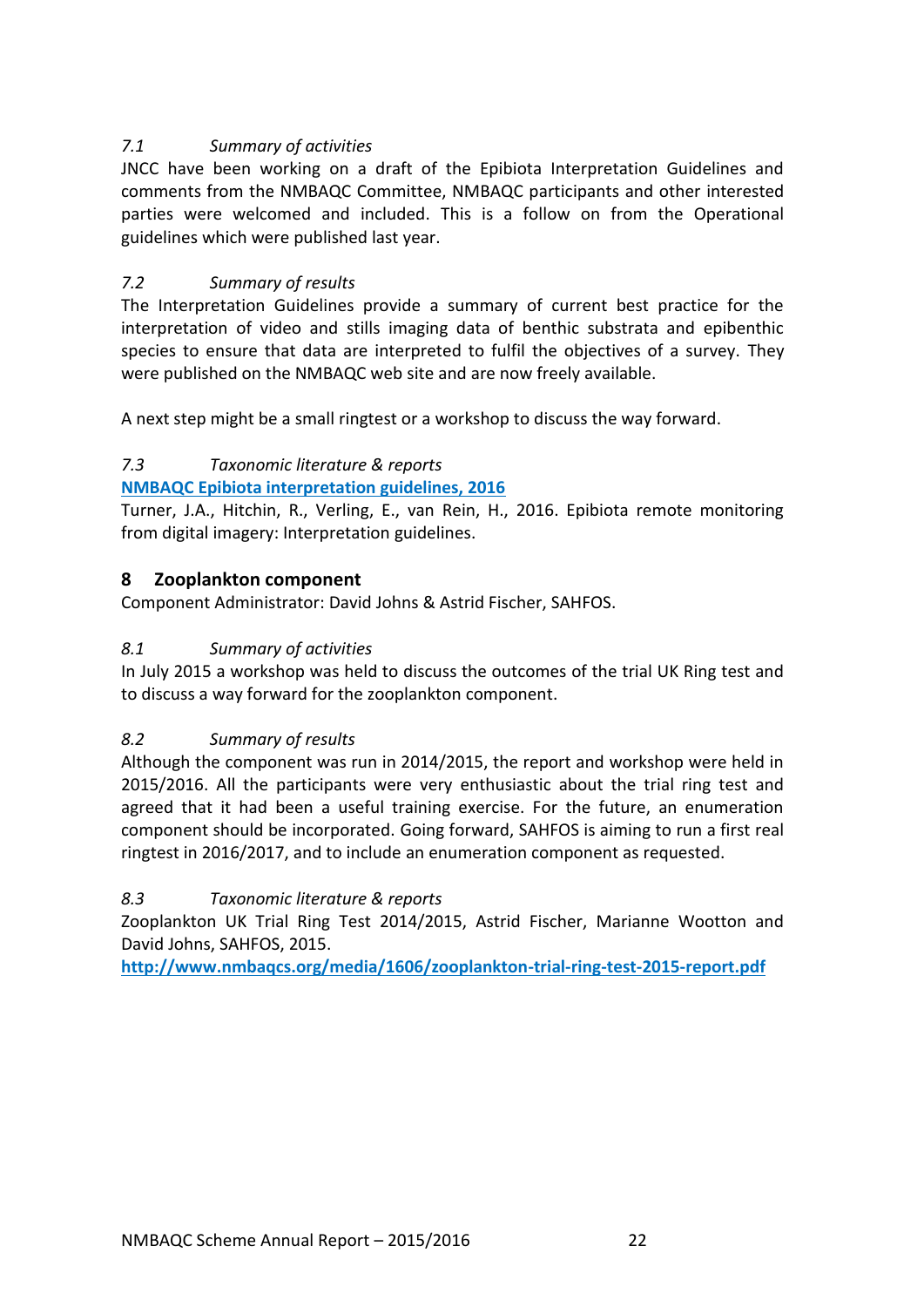## Appendix 1 - NMBAQC Co-ordinating Committee – 2015/2016

| Name                              | Organisation                                                                | Position                       |  |  |
|-----------------------------------|-----------------------------------------------------------------------------|--------------------------------|--|--|
| David Johns                       | Sir<br>Alister<br>Hardy<br>Foundation for Ocean<br>Science (SAHFOS)         | Chair                          |  |  |
| <b>Tim Mackie</b>                 | &<br>Environment<br>Heritage Service, NI                                    | <b>CMA Representative</b>      |  |  |
| <b>Graham Phillips</b>            | <b>Environment Agency</b>                                                   | <b>Finance Manager</b>         |  |  |
| Myles O'Reilly                    | Scottish<br>Environment<br><b>Protection Agency</b>                         | Invertebrate Contract Manager  |  |  |
| Joe Silke/<br><b>Rafael Salas</b> | Marine<br>Institute,<br>Ireland                                             | Phytoplankton Contract Manager |  |  |
| Clare Scanlan                     | Scottish<br>Environment<br><b>Protection Agency</b>                         | Macroalgae Contract Manager    |  |  |
| <b>Grant Rowe</b>                 | Fugro EMU Ltd                                                               | Contractors' Representative    |  |  |
| Amy Ridgeway                      | Joint<br>Nature<br>Conservation<br>Committee                                | Epibiota Contract Manager      |  |  |
| Jim Ellis                         | for<br>Centre<br>Environment, Fisheries<br>& Aquaculture Science<br>(Cefas) | <b>Fish Contract Manager</b>   |  |  |
| <b>Claire Mason</b>               | Cefas                                                                       | PSA Contract Manager           |  |  |
| Keith Cooper                      | Cefas                                                                       | <b>CMA Representative</b>      |  |  |
| <b>Matthew Green</b>              | Natural<br>Resources<br>Wales                                               | <b>CMA Representative</b>      |  |  |
| <b>Astrid Fischer</b>             | <b>SAHFOS</b>                                                               | <b>Technical Secretary</b>     |  |  |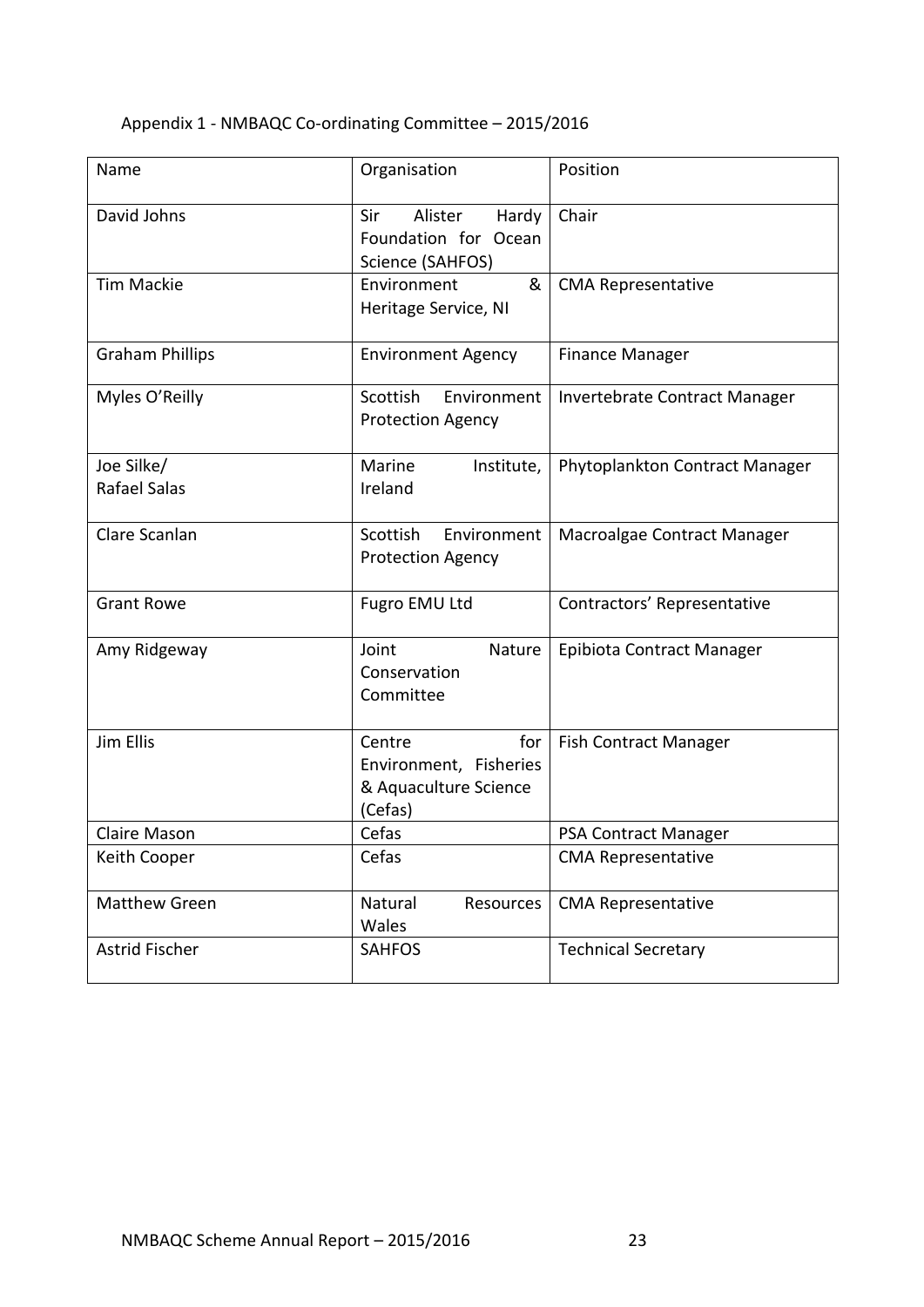| DRGANISATION                                                                                                | HSH | MACROALGAE | PSA | <b>INVERTS</b><br>BENTHIC | <b>PHYTO</b> |
|-------------------------------------------------------------------------------------------------------------|-----|------------|-----|---------------------------|--------------|
| Agri-Food Biosciences Institute (AFBI)                                                                      | ✔   |            | ✔   | ✔                         | ✔            |
| Alfred Wegener Institute                                                                                    |     |            |     |                           | ✔            |
| <b>APEM Ltd</b>                                                                                             | ✔   |            | ✔   | ✔                         | ✔            |
| Aquagestión S.A.                                                                                            |     |            |     |                           | ✔            |
| Aristotle University of Thessaloniki                                                                        |     |            |     |                           | ✔            |
| <b>ARPA FVG</b>                                                                                             |     |            |     |                           | ✔            |
| <b>ARPA Puglia</b>                                                                                          |     |            |     |                           | ✔            |
| ARPAC- Agenzia Regionale Protezione<br>Ambientale Campania                                                  |     |            |     |                           |              |
| ARPAM (Agenzia Regionale per la Protezione<br>Ambientale delle Marche)                                      |     |            |     |                           |              |
| <b>Benthic Solutions Limited</b>                                                                            |     |            | ✔   | ✔                         |              |
| <b>Biotikos Limited</b>                                                                                     |     |            |     | ✔                         |              |
| Bureau Waardenburg B.V.                                                                                     |     |            |     | ✔                         |              |
| <b>CBBA</b>                                                                                                 |     |            |     |                           | ✔            |
| Cefas                                                                                                       | ✔   |            |     | ✔                         |              |
| <b>CMACS Ltd</b>                                                                                            |     |            | ✔   | ✔                         |              |
| <b>Complete Laboratory Solutions (CLS)</b>                                                                  |     |            |     |                           | ✔            |
| Consorzio per il Centro Interuniversitario di<br>Biologia Marina ed Ecologia Applicata "G.<br>Bacci" (CIBM) |     |            |     |                           |              |
| Cyfoeth Naturiol Cymru / Natural Resources<br>Wales - Llanelli                                              |     |            | ✔   |                           |              |
| DHI Water and Environment (S) Pte Ltd                                                                       |     |            |     |                           |              |
| Ecospan Environmental Ltd.                                                                                  |     |            |     | ✔                         |              |
| <b>Environment Agency</b>                                                                                   | ✓   | ✔          |     | ✔                         |              |
| Fish Vet Group                                                                                              |     |            | ✔   | ✔                         |              |
| Fondazione Centro Ricerche Marine                                                                           |     |            |     |                           | ✔            |
| Fugro EMU Limited                                                                                           | ✔   | ✔          | ✔   | ✔                         |              |
| Gardline Environmental Limited Laboratory                                                                   |     |            | ✔   |                           |              |
| Grontmij Nederland B. V., Team Ecologie                                                                     |     |            |     | ✔                         |              |
| <b>Hebog Environmental</b>                                                                                  |     |            |     | ✔                         |              |
| Hunter Biological and Sue Hamilton                                                                          |     |            |     | ✔                         |              |
| IECS (Institute of Estuarine & Coastal Studies)                                                             | ✔   |            | ✔   | ✔                         |              |
| <b>IFREMER</b>                                                                                              |     |            |     |                           | ✔            |
| ILVO (Institiute for Agricultural and Fisheries<br>Research) - ANIMALAB                                     |     |            |     |                           |              |
| <b>IMARES Wageningen UR</b>                                                                                 |     |            |     | ✔                         | ✔            |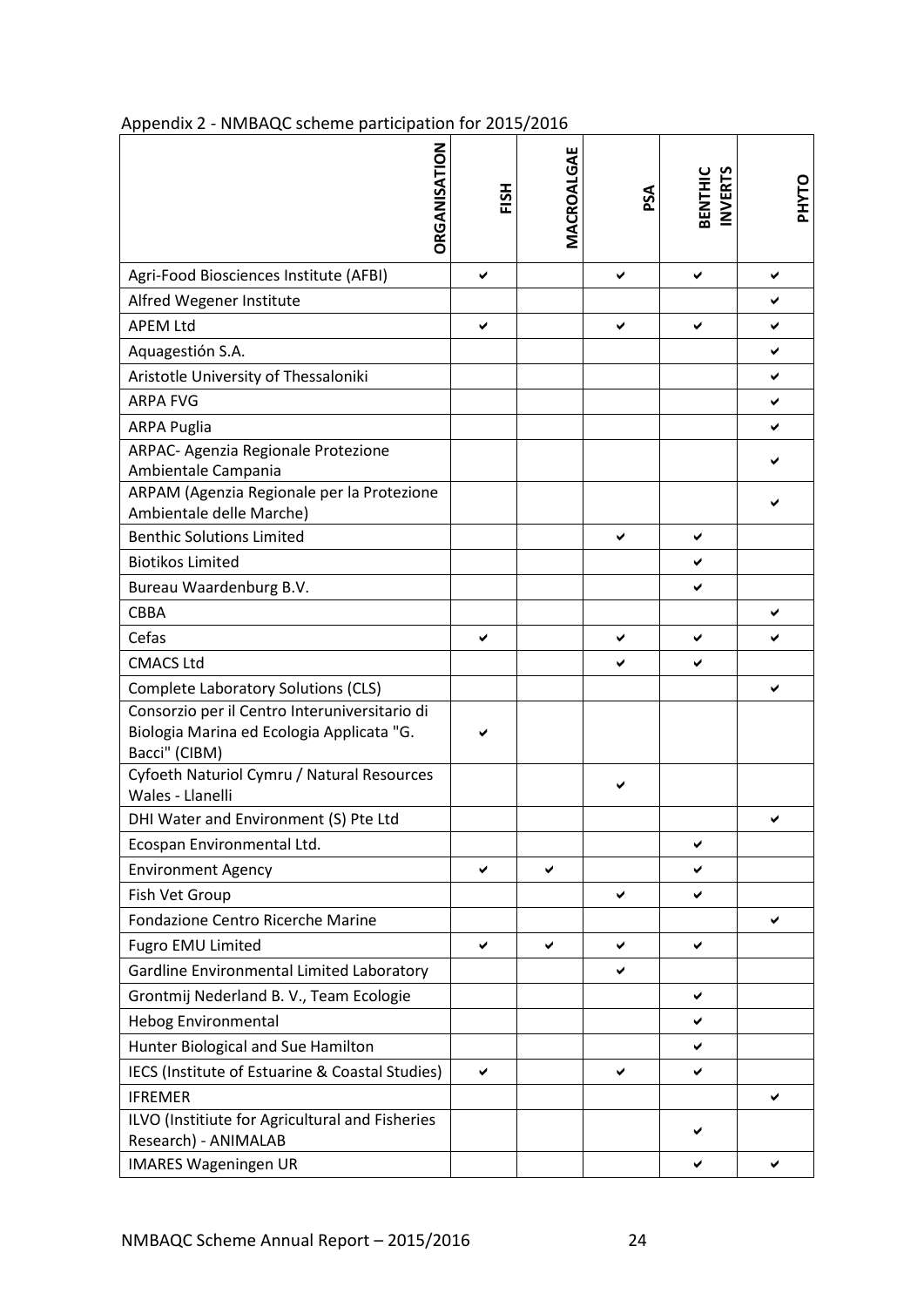|                                                                      | DRGANISATION | HSH | MACROALGAE | PSA | <b>BENTHIC</b><br><b>INVERTS</b> | PHYTO |
|----------------------------------------------------------------------|--------------|-----|------------|-----|----------------------------------|-------|
| Instituto de Fomento Pesquero                                        |              |     |            |     |                                  | ✔     |
| Instituto del Mar del Peru - IMARPE                                  |              |     |            |     |                                  | ✔     |
| Instituto Federal de Santa Catarina IFSC                             |              |     |            |     |                                  | ✔     |
| <b>IRTA</b>                                                          |              |     |            |     |                                  | ✔     |
| Isle of Man Government Laboratory                                    |              |     |            |     |                                  | ✔     |
| Istituto Zooprofilattico Sperimentale delle<br>Venezie               |              |     |            |     |                                  |       |
| Jacobs UK Limited                                                    |              |     |            |     | ✔                                | ✔     |
| Kenneth Pye Associates                                               |              |     |            | ✔   |                                  |       |
| Laboratorio de Control de Calidad de los<br>Recursos Pesqueros       |              |     |            |     |                                  |       |
| Laboratorios Acuícolas S.A.                                          |              |     |            |     |                                  |       |
| Laboratorios de Control de la Calidad<br>Ambiental                   |              |     |            |     |                                  |       |
| Marine Ecological Surveys Ltd                                        |              |     |            |     | ✔                                |       |
| Marine Farm Services, Shetland Seafood<br>Quality Control (SSQC Ltd) |              |     |            |     |                                  |       |
| Marine Institute Bantry                                              |              |     |            |     |                                  | ✔     |
| Marine Institute Galway                                              |              |     |            |     |                                  |       |
| Marine Invertebrate Ecological Services                              |              |     |            |     | ✔                                |       |
| Marine Scotland Laboratory Service                                   |              |     |            | ✔   |                                  | ✔     |
| <b>Marine Scotland Science</b>                                       |              |     |            | ✔   |                                  |       |
| <b>MEA-NL</b>                                                        |              |     |            |     |                                  |       |
| <b>Microalgal Services</b>                                           |              |     |            |     |                                  |       |
| Monitor Taskforce, Royal Netherlands<br>Institute for Sea Research   |              |     |            |     | ✔                                |       |
| Myriad Taxonomy                                                      |              |     |            |     | ✔                                |       |
| National Laboratory Service - EA                                     |              |     |            | ✔   |                                  |       |
| <b>Natural England</b>                                               |              |     |            | ✔   | ✔                                |       |
| <b>Natural Resources Wales</b>                                       |              | ✔   | ✔          |     | ✔                                |       |
| NIEA - (DOE (NI) and Marine Group<br>Laboratory)                     |              | ✔   | ✔          | ✔   | ✔                                |       |
| Obricon A/S                                                          |              |     |            |     |                                  | ✔     |
| Ocean Ecology Limited                                                |              | ✔   |            | ✔   | ✔                                |       |
| <b>OCEANSNELL</b>                                                    |              |     |            |     |                                  | ✔     |
| Precision Marine Survey Ltd                                          |              | ✔   |            | ✔   | ✔                                |       |
| <b>SAMS</b>                                                          |              |     |            |     |                                  | ✔     |
| <b>Scottish Environment Protection Agency</b><br>(SEPA)              |              | ✔   | ✔          | ✔   | ✔                                | ✔     |
| NMBAQC Scheme Annual Report - 2015/2016                              |              |     |            | 25  |                                  |       |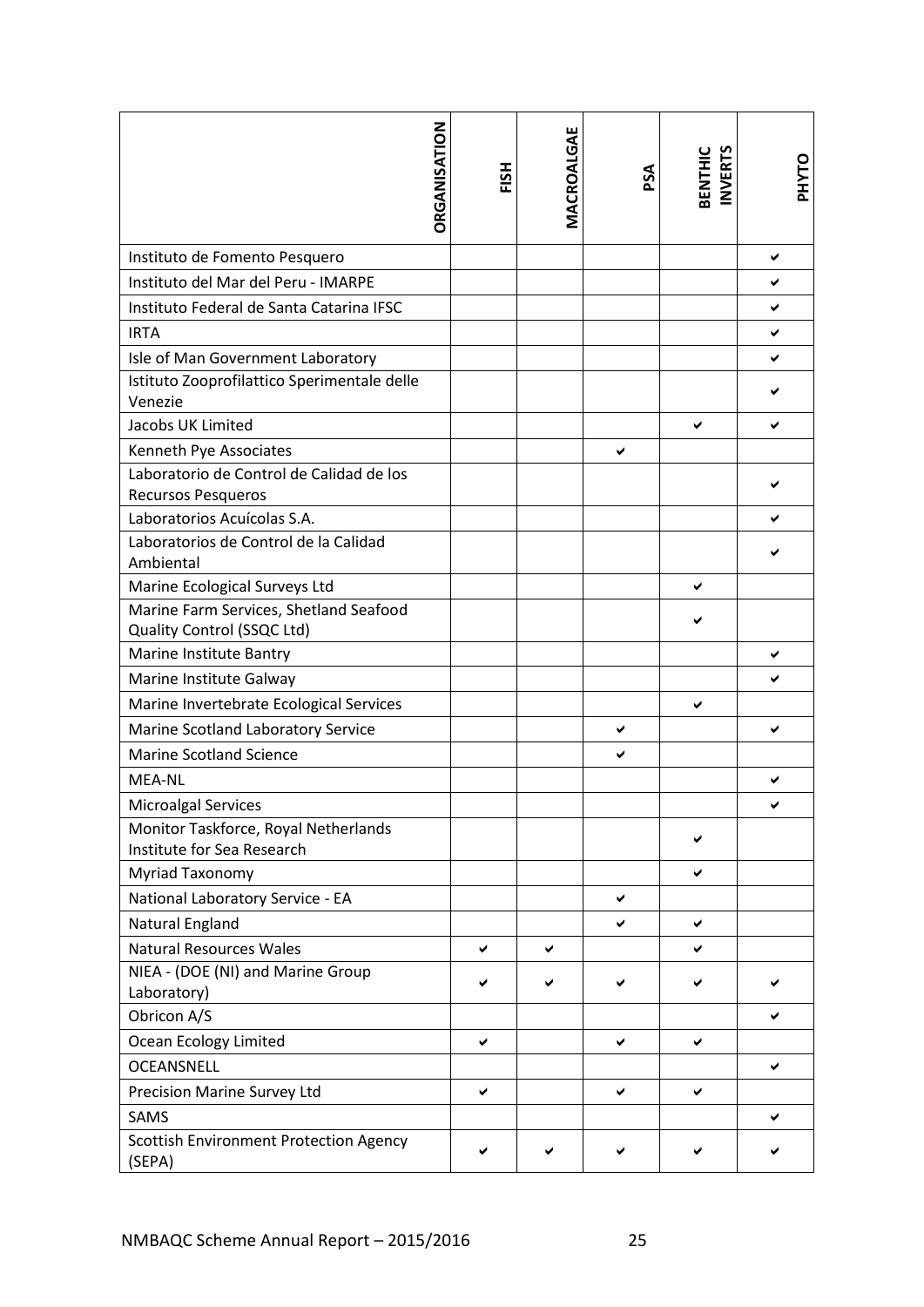| ORGANISATION                                               | FISH         | MACROALGAE | PSA          | BENTHIC<br>INVERTS | <b>PHYTO</b> |
|------------------------------------------------------------|--------------|------------|--------------|--------------------|--------------|
| Seastar Survey Ltd                                         |              |            |              | $\checkmark$       |              |
| Sir Alister Hardy for Ocean Science                        |              |            |              |                    | $\checkmark$ |
| SMHI/ Swedish Meteorological and<br>Hydrological Institute |              |            |              |                    | ✔            |
| Sydney Water                                               |              |            |              |                    | $\checkmark$ |
| Thomson Unicomarine Ltd                                    | $\checkmark$ |            | $\checkmark$ | $\checkmark$       |              |
|                                                            |              |            |              |                    |              |
| NMBAQC Scheme Annual Report - 2015/2016<br>$26\,$          |              |            |              |                    |              |